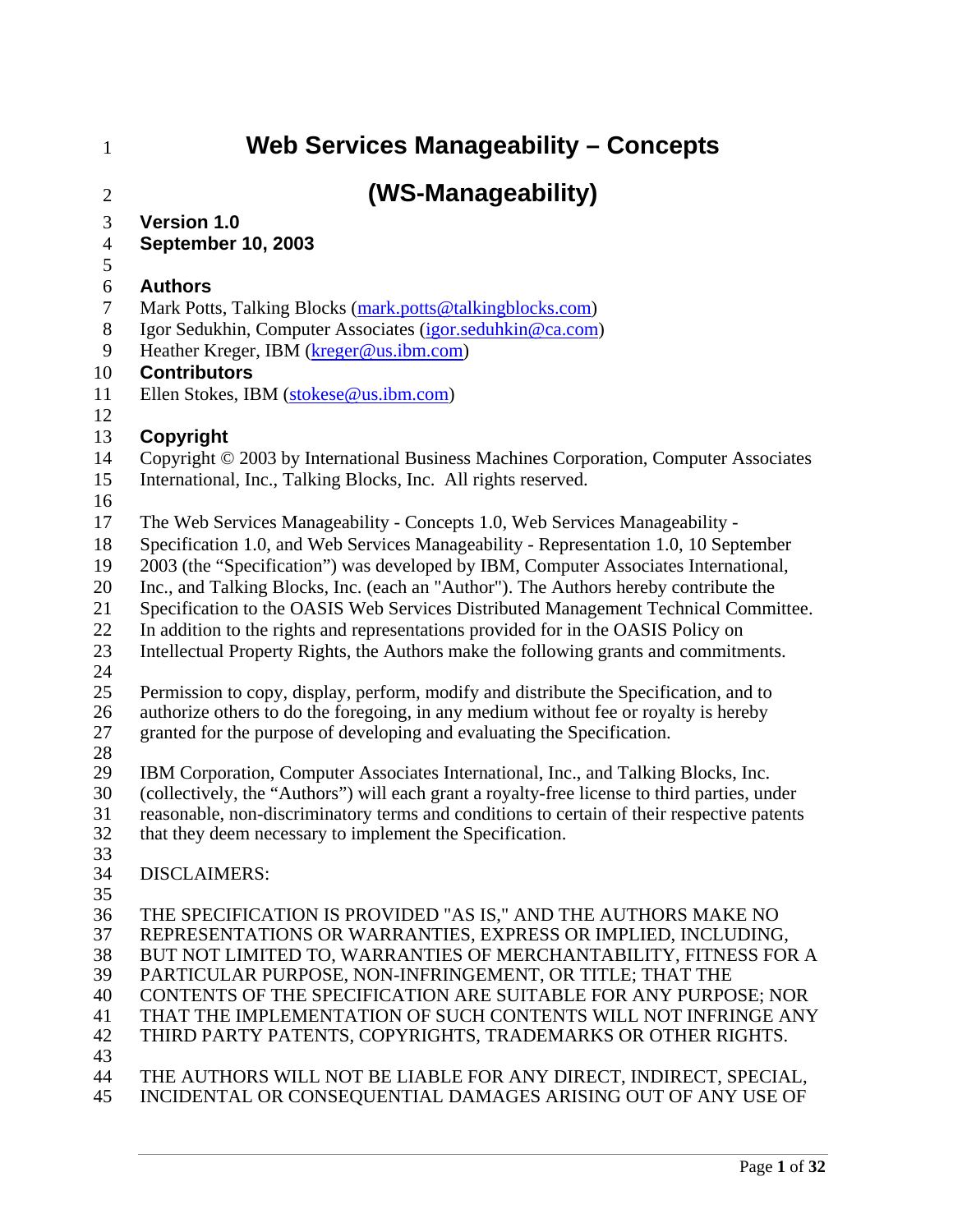#### 46 THE SPECIFICATION OR THE PERFORMANCE OR IMPLEMENTATION OF THE 47 CONTENTS THEREOF.

48

49 You may remove these disclaimers from your modified versions of the Specification

50 provided that you effectively disclaim all warranties and liabilities on behalf of all copyright holders in the copies of any such modified versions you distribute. copyright holders in the copies of any such modified versions you distribute.

52

53 The names and trademarks of the Authors may NOT be used in any manner, including<br>54 advertising or publicity pertaining to the Specification or its contents without specific. advertising or publicity pertaining to the Specification or its contents without specific,

55 written prior permission. Title to copyright in the Specification will at all times remain with 56 the Authors.

57

58 No other rights are granted by implication, estoppel or otherwise. 59

#### 60 **Status of this Document**

61 This document is provided as a submission to the OASIS Web Services Distributed

62 Management Technical Committee and to the Web service community in general.

63

### 64 **Abstract**

65 As Web services become pervasive and critical to business operations, the task of

66 managing Web services and implementations of the Web services architecture will be

67 imperative to the success of business operations. Web services manageability is defined as

68 a set of capabilities for discovering the existence, availability, health, performance, and

69 usage, as well as the control and configuration of a Web service within the Web services

70 architecture. This implies that Web services can be managed using Web services

71 technologies. The importance of a standardized management model for Web services and

72 the promise of Web services as a management integration technology has driven industry

73 leaders in Web services and management technologies and applications to form a technical

74 committee in OASIS called the Web Services Distributed Management (WSDM) Technical 75 Committee.

76

77 The WSDM TC is chartered to develop the specifications for defining how to use Web

78 services to manage any IT resource – the "WSDM Management Using Web Services"

79 specification. They are also charted to define the manageability model for a Web service as

80 an IT resource and how to access that model using Web services – the "WSDM

81 Management OF Web Services" specification. WS-Manageability defines the later, the

82 manageability model for a Web service and how to access that model using Web services.

83 WS-Manageability does not provide a "Management Using Web Services" specification.

84 But it does provide insight, illustration, and input into how "Management Using Web

85 Services" should be developed to support Web services and Grid services communities

86 through a concrete use case: Managing Web services.

87

## 88 **WS-Manageability**

89 WS-Manageability is composed of three documents, a concepts document, a normative

- 90 specification, and renderings listing. These documents are summarized below:
- 91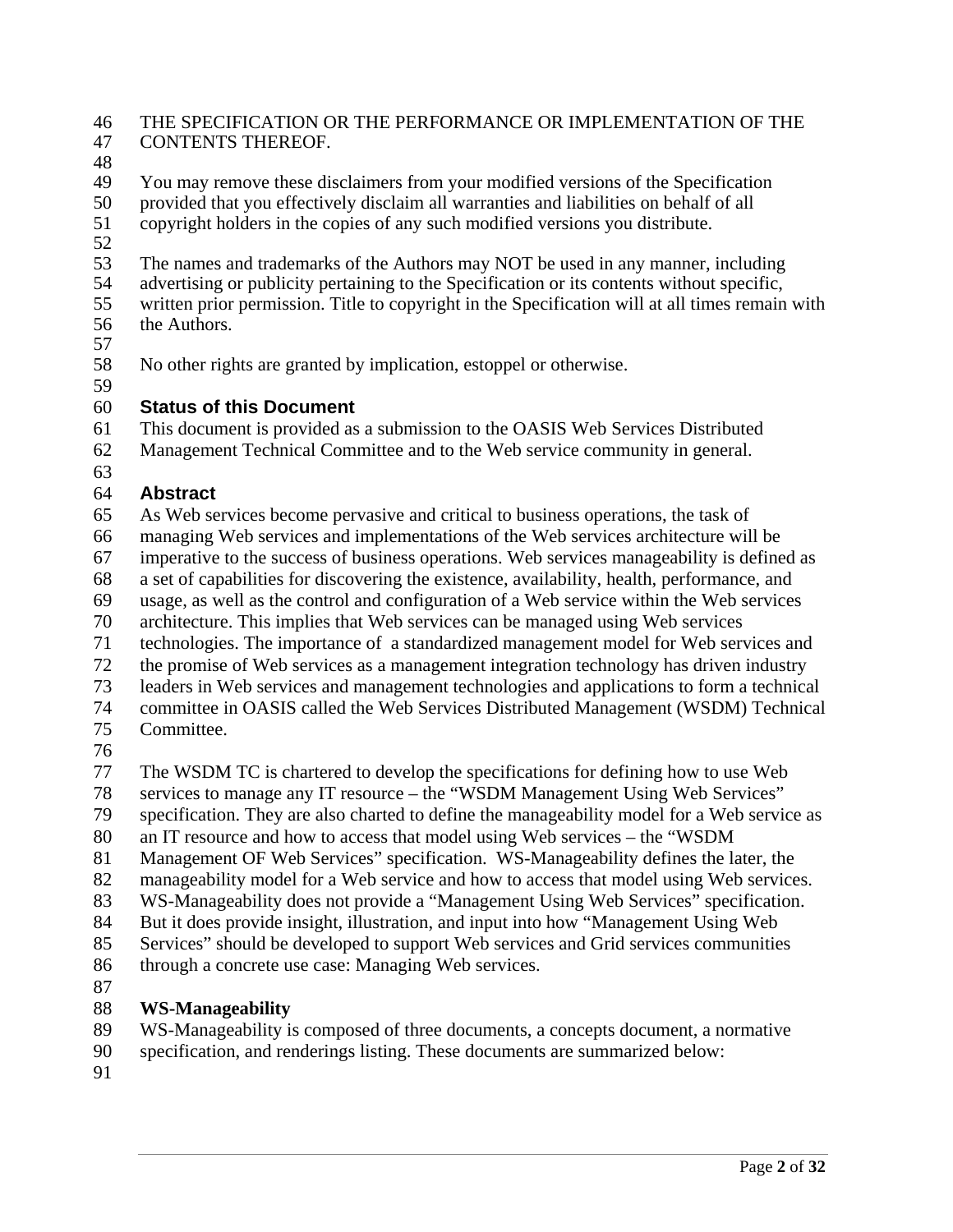92 **The WS-Manageability – Concepts** document outlines the scope and definitions for the 93 specification. It provides an overview of Web services architecture and implications for 94 management of that architecture. The Concepts document further defines the role of the 95 manager in the Web services architecture and provides practical information on 96 manageability implementation patterns and discovery considerations.

97

98 **The WS-Manageability - Specification** begins by introducing the general concepts of a 99 manageability model in terms of manageability topics, (identification, configuration, state, 100 metrics, and relationships) and the aspects (properties, operations and events) used to 101 define them. These abstract concepts apply to understanding and describing the 102 manageability information and behavior of any IT resource, not just Web services. We use 103 these concepts to organize our approach to Web services manageability.

104

105 The manageability model for Web services endpoint is defined as concrete models in UML 106 using the topics and aspects concepts, without implying any particular implementation or 107 locus of implementation. Appropriate manageability interfaces are defined based on the 108 UML manageability models. While some parts of this model may be useful for modeling 109 the manageability of any IT resource, this specification is focused exclusively on the 110 requirements of Web service endpoints and does not propose a complete generic resource 111 manageability model. The WSDM "Management Using Web Services" specification may 112 incorporate these more generic models.

113

114 **The WS-Manageability – Representation** document provides the interface definitions 115 based on the model as WSDL 1.1 and GWSDL renderings. These definitions are meant to 116 show how the topics and aspects concepts along with concrete models can influence the 117 development of consistent Web services interfaces for accessing the manageability 118 information of Web services. The interfaces illustrate how the manageability model for 119 Web services can be divided into aspects of topics that apply to all manageable resources 120 and aspects of topics that apply only to the manageability of Web service endpoints. The 121 interfaces that may apply to all manageable resources may be incorporated into the 122 "WSDM Management Using Web Services" specification. The details of these WSDL 123 interfaces specific to managing a Web service endpoint may change to remain consistent 124 with the "WSDM Management Using Web Services" specification when it is available.

125

126 This specification depends on Web services as a distributed platform. There are several 127 common functions which are required for management using Web services that are not 128 specific to management and not yet available as standardized Web service technologies. 129 Interim solutions have been proposed in this specification which will be replaced by 130 suitable standards when they become available. It is not expected that the WSDM TC will 131 continue specification of or standardization of the interim solutions.

132

133 This specification defines the manageability model for Web services, and then uses Web 134 services as a 'worked example' of how manageability interfaces in general, as well as Web 135 services manageability interfaces, may be rendered based on one approach to management

- 136 using Web services practices.
- 137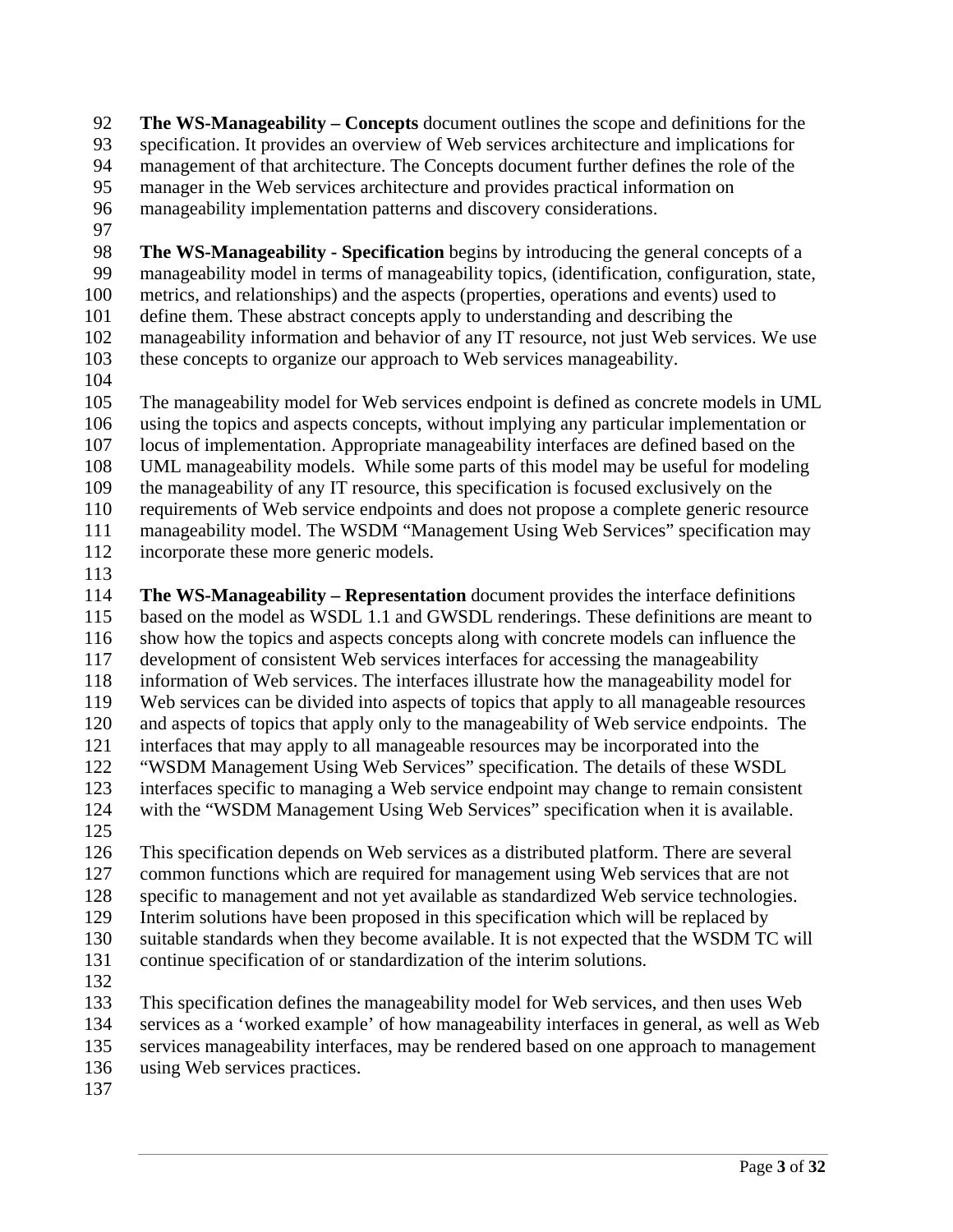#### 138 **Notational Conventions**

139 The key words "MUST," "MUST NOT," "REQUIRED," "SHALL," "SHALL NOT,"

140 "SHOULD," "SHOULD NOT," "RECOMMENDED," "MAY," and "OPTIONAL" are to

141 be interpreted as described in RFC-2119 [RFC 2119]. This is not yet done consistently.

- 142 This specification uses namespace prefixes throughout; they are listed in Table 1. Note that
- 143 the choice of any namespace prefix is arbitrary at this time and not semantically significant.
- 144

| Prefix | Namespace                                                  |
|--------|------------------------------------------------------------|
| soap   | http://schemas.xmlsoap.org/wsdl/soap/                      |
| crm    | http://www.gridforum.org/namespaces/2003/17/crm            |
| wsdl   | http://www.w3.org/2002/07/wsdl                             |
| gwsdl  | http://www.gridform.org/namespaces/2003/gridWSDLExtensions |
| sd     | http://www.gridforum.org/namespaces/2003/serviceData       |
| ogsi   | http://www.gridforum.org/namespaces/2003/OGSI              |
| http   | http://www.w3.org/2002/06/wsdl/http                        |
| xsd    | http://www.w3.org/2001/XMLSchema                           |
| xsi    | http://www.w3.org/2001/XMLSchema-instance                  |
| cbe    | http://www.ibm.com/AC/commonbaseevent1                     |

145 **Table 1:** *Some standard prefixes and namespaces commonly used in this document*.

146

147 Unresolved issues with the submission are interspersed in appropriate locations through

148 this specification, are **highlighted in yellow**.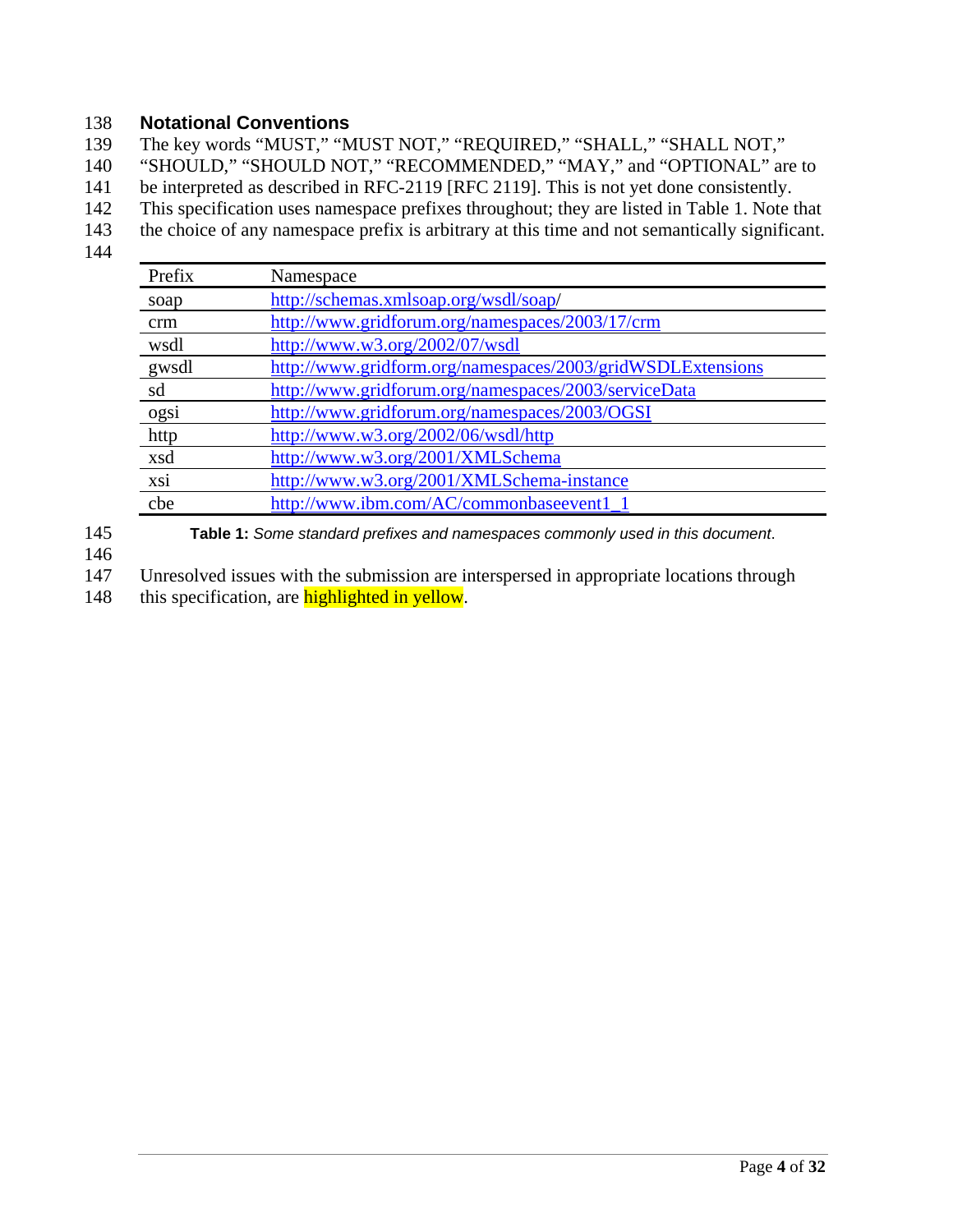#### 150 **Table of Contents**

| 151                                                         | 1.                                                                 |                                                            |  |
|-------------------------------------------------------------|--------------------------------------------------------------------|------------------------------------------------------------|--|
| 152                                                         | 2.                                                                 |                                                            |  |
| 153<br>154<br>155                                           | 2.1.<br>2.2.<br>2.3.                                               |                                                            |  |
| 156                                                         | <b>3.</b>                                                          |                                                            |  |
| 157<br>158<br>159<br>160                                    | 3.1.<br>3.2.<br>3.3.<br>3.4.                                       |                                                            |  |
| 161                                                         | $\mathbf{4}$ .                                                     | THE ROLE OF MANAGEMENT IN THE WEB SERVICES ARCHITECTURE 19 |  |
| 162<br>163<br>164<br>165<br>166<br>167<br>168<br>169        | 4.1.<br>4.2.<br>4.3.<br>4.3.1.<br>4.3.2.<br>44<br>4.4.1.<br>4.4.2. |                                                            |  |
| 170                                                         | 5.                                                                 |                                                            |  |
| 171<br>172<br>173<br>174<br>175<br>176<br>177<br>178<br>179 | $5.1$ .<br>5.1.1.<br>5.1.2.<br>5.2.<br>5.2.1.<br>5.3.<br>6.        |                                                            |  |
| 180                                                         | 7.                                                                 |                                                            |  |
|                                                             |                                                                    |                                                            |  |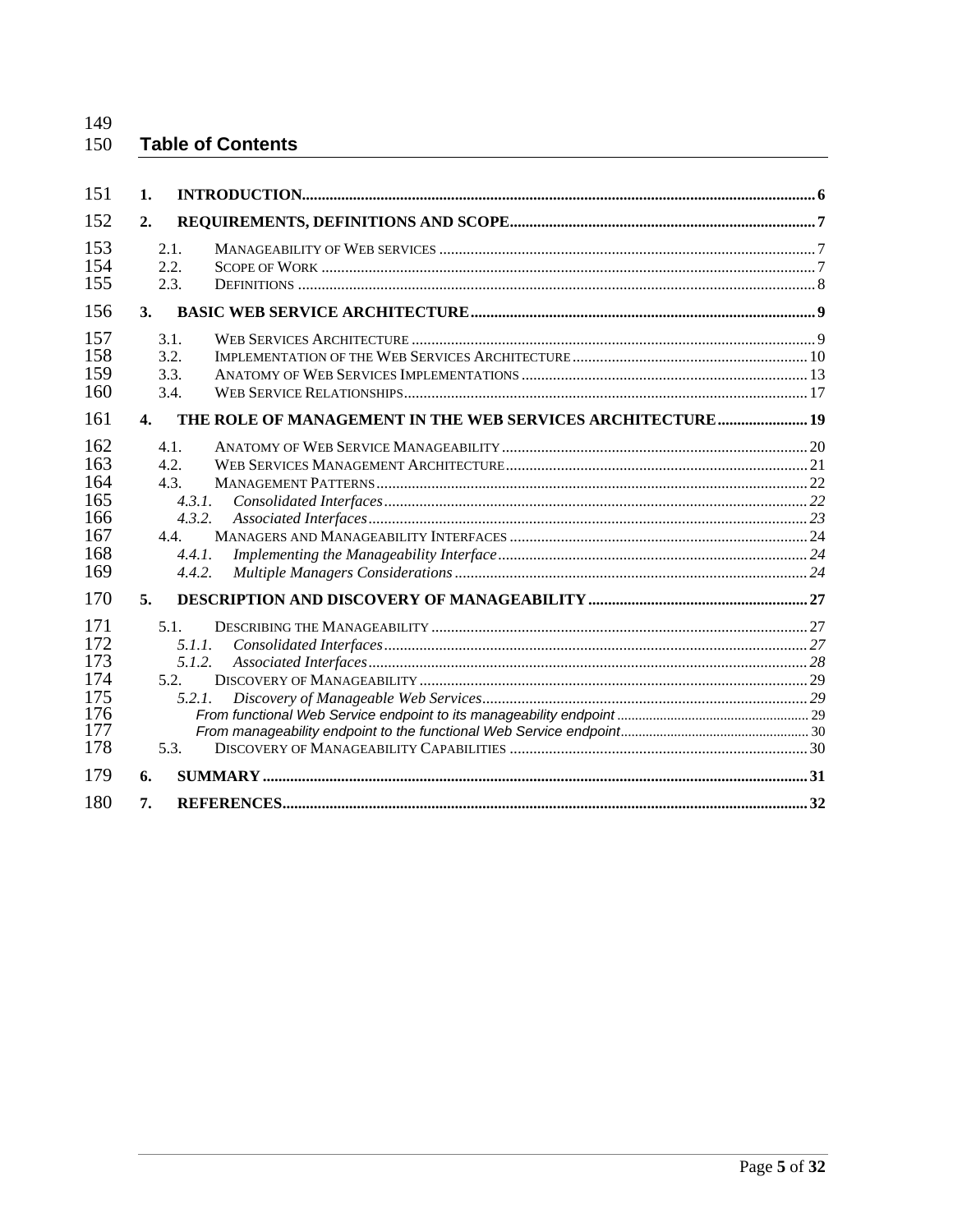# 181 **1. Introduction**

182

183 The emergence of Service-Oriented Architectures (SOA) [1] and industry commitment to 184 Web services and Grid computing [2] requires new management capabilities in order to 185 truly achieve the visions and goals of these initiatives. Because, both Web services and 186 Grid environments, leverage the loosely coupled nature of services, deployed across 187 heterogeneous platforms and ownership domains and can dynamically discover and interact 188 with each other during solution design or execution, the manageability of such 189 environments is more critical and challenging to the business they support. Web services 190 can also cross administrative domains leading to multiple aspects of control requiring a 191 greater emphasis on declarative and real-time management through the use of management 192 policies and service level agreements. 193 194 This submission details a manageability model and architecture that form the basis for the 195 Management of Web Services. It directly addresses the requirements for manageable Web 196 service architecture implementations identified through the work of the W3C Web service 197 architecture group (WSAG) and it's Management Task Force (MTF). This submission also 198 takes into account and leverages the work completed and underway in other management 199 domains, including the DMTF's Common Information Model (CIM) and the Global Grid 200 Forum's Open Grid Services Infrastructure specifications and Common Management 201 Model (CMM) proposals. 202 203 This document is structured as follows: **Section 2** introduces the Manageability 204 Requirements defined by the W3C and the Management Task Force, the scope of this work 205 and potential future work. **Section 3** gives an overview of the Web service architecture and 206 the role of management within that architecture. **Section 4** defines the Management 207 Architecture within which we define manageability of Web services **Section 5** introduces 208 the principles of description and discovery of manageable Web services. 209 210 The concepts are used in the "Web Services Manageability – Specification" which defines 211 and details the Web services Manageability Model. The specification provides the 212 representation of the manageability model in WSDL 1.1, and Grid WSDL**.** It explains how 213 this document's material pertains to the work completed in this area for the Grid,

- 214 specifically the Common Management Model (CMM).
- 215

216 *Note: Even though SOAP is used throughout the document for clarity and examples, Management*  217 *capabilities can be exposed through other protocols including any protocol capable of supporting the XML*   $in$ foset.

219<br>220<br>221<br>222<br>223 220 *Note: The techniques used to express the Web services manageability model in schema, WSDL and*  221 *GWSDL descriptions are techniques chosen based on their availability at the time of this draft. These*  222 *techniques may need to evolve based on new specifications, best practices and techniques for expressing*  manageability information in WSDL 1.1, WSDL 1.2, and GWSDL.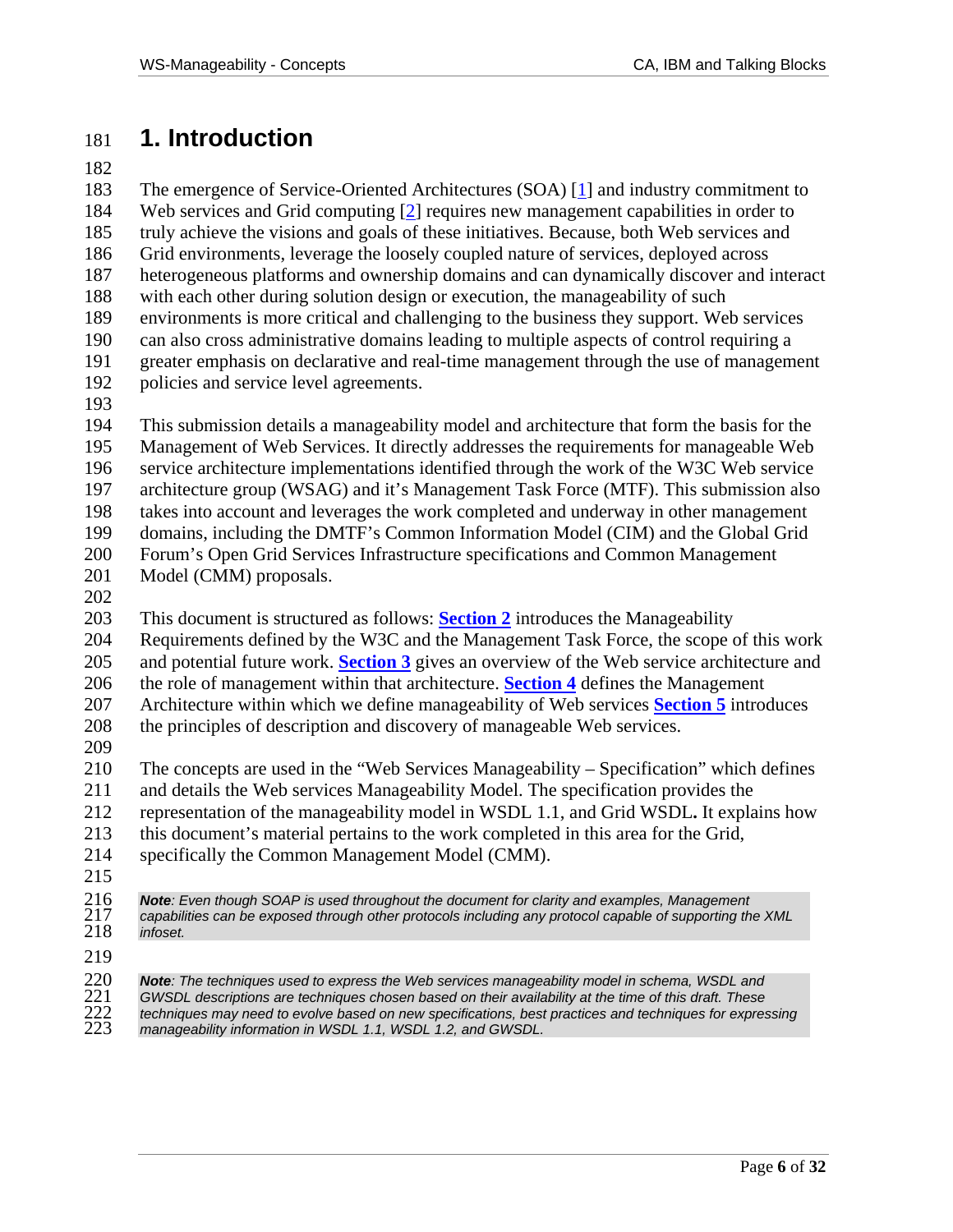# 224 **2. Requirements, Definitions and Scope**

#### 225 *2.1. Manageability of Web services*

226 As Web services become pervasive and critical to business operations, the task of 227 managing Web services and implementations of the Web services architecture will be 228 imperative to the success of business operations. Management of Web services in this 229 case is defined as a set of capabilities for discovering the existence, availability, 230 performance health, usage, control and configuration of resources within the Web 231 services architecture. Like other Web Services, manageable Web services architecture 232 implementations need to be secure, including support for authentication, 233 authorization, integrity, and confidentiality.

235 The W3C Web Services Architecture Group has identified a set of requirements 236 specific to the management of Web services architecture and Web services. For 237 convenience, the Manageability Goals from the Requirements document [3] are 238 restated here;

239

234

**D-AC018 The Web Services Architecture must enable the management and provisioning of Web Services.** 

- AC018.1 Ensure that implementations of the Web Services Architecture are manageable.
	- o AR018.1.1 Define a base set of standard metrics for architectural components and their interactions accompanied by guidelines for measurement.
	- o AR018.1.2 Define a base set of standard management operations for Web Services Architecture implementations. Management operations includes, but is not limited to, support for configuration control and lifecycle control.
	- o AR018.1.3 Define a base set of management events to be issued by the Web Services Architecture implementation.
	- o AR018.1.4 Define a standard methodology for accessing management capabilities from the Web Services Architecture implementation.
	- AC018.2 Ensure that implementations of the Web Service instances are manageable.
		- o AR018.2.1 Define how a web service should expose web service specific metrics, configuration, operations, and events.
		- o AR018.2.2 Support the discovery of web service management capabilities.
		- o AR018.2.3 Define a standard methodology for accessing management capabilities of a Web Service through the Web Services Architecture implementation.
- AC018.3 Ensure that at least the following types of management aspects are supported: Resource Accounting, Usage Auditing and Tracking, Performance Monitoring, Availability, Configuration, Control, Security Auditing and Administration, and Service Level Agreements.
- 240

#### 241 *2.2. Scope of Work*

242 This submission is initially limited in scope to the definition of a sufficient set of 243 management capabilities for the architectural element Web services endpoint (Web 244 service definition, endpoint definition). We do expect that the scope of this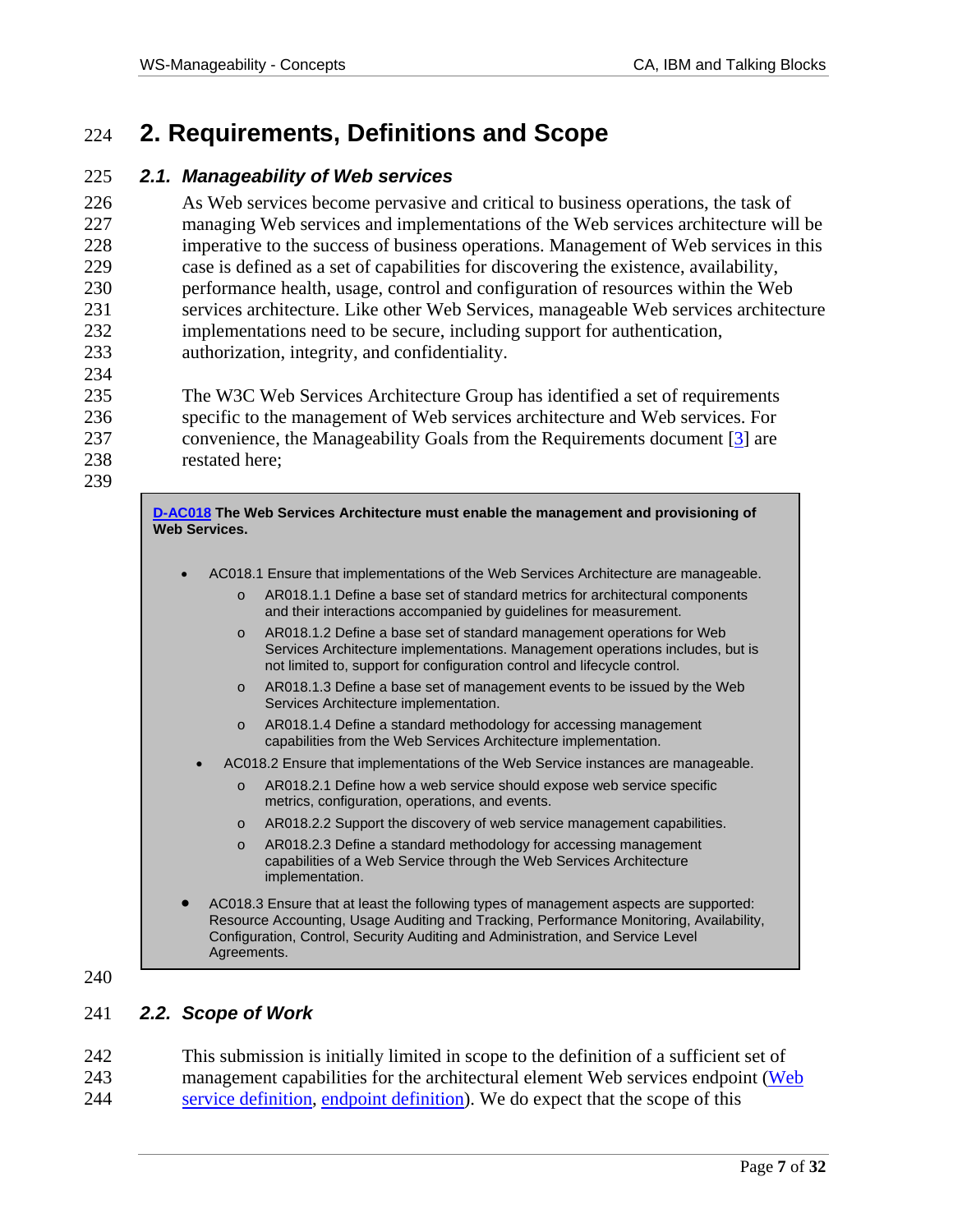- 245 submission will be expanded to define the manageability of the other elements of the 246 Web service architecture.
- 247 As a result of these requirements for Manageable Web services the W3C introduced 248 the role of the *Manager* (see Web Service Architecture and the Management Role) 249 which uses the manageability information and capabilities provided by manageable 250 resources. The definition of the *Manager* role, beyond the information model offered 251 to it and how it interacts with the existing roles of the Web services architecture, is 252 outside the scope of the W3C Web Services Architecture draft and therefore also 253 outside the scope of this submission. 254
- 255 The work also has given considerations to the Grid initiatives that also have similar 256 management requirements for Grid services (themselves Web services). Management 257 of Web services is not purely a technical or physical perspective on management but 258 a service perspective and directly ties into the business objectives of the provider and 259 concerns of the consumer.

#### 260 *2.3. Definitions*

- 261 These definitions are derived from the W3C definitions surrounding the management 262 architecture.
- $263$  Web service endpoint is an association between a Binding and a network 264 address, specified by a URI that may be used to communicate with an instance 265 of a Service.  $266$  **Manageable** implies that a Web service can be managed by a management 267 system.  $268$  **Managed** implies that an entity is actively being managed by a management 269 system. 270 ¾ **Management capabilities** include identification, configuration, metrics, 271 status, operations, and events offered by manageable entities for management 272 purposes**.** 273 ¾ **Manageability** implies the existence of a sufficient set of management 274 capabilities such that an entity is manageable.  $275$   $\rightarrow$  **Management** is the utilization of the management capabilities by the 276 management system. 277 ¾ **Manageability interface** is that interface through which manageability 278 capabilities are offered. 279 ¾ **Management endpoint** is the Web services endpoint offering the 280 manageability interface for management purposes. 281 We define one additional term. 282 ¾ **Manageable resources** include the subset of components specific to the Web 283 service architecture (Web services, Web service endpoint Web Service 284 Environment, Clients, Client Environments and Web service Descriptions)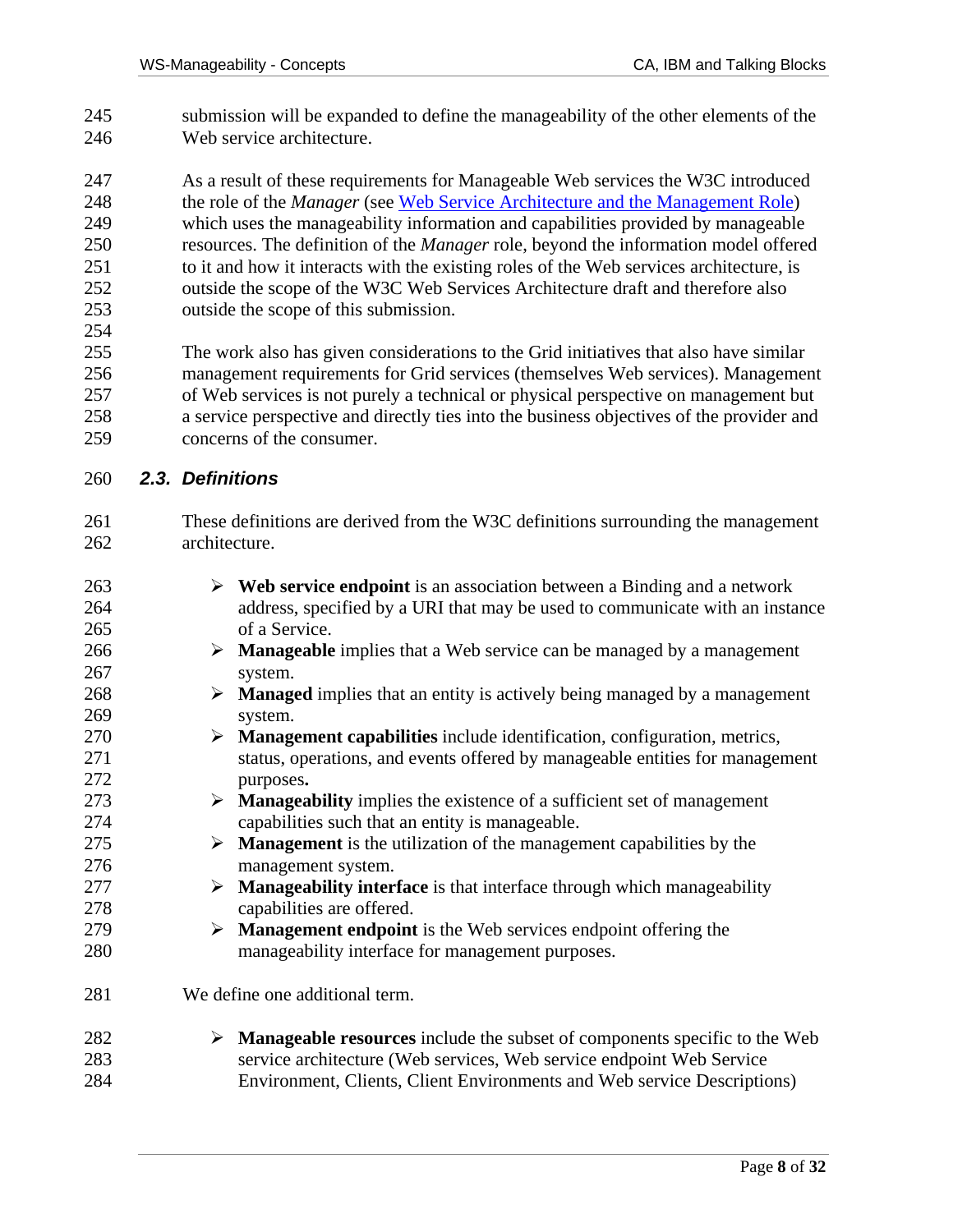285 and roles defined in a Web service architecture (Discovery Agency, 286 Requestor, Provider, Manager).

# 287 **3. Basic Web Service Architecture**

#### 288 *3.1. Web Services Architecture*

- 289 W3C defines a Web Service as a software system which functions can be accessed 290 via standard internet protocols by exchanging structural data (XML) messages.
- 292 Although architectural concepts, constraints and relationships are defined in the W3C 293 Web Services Architecture, this document outlines some of the basic principles of the 294 architecture in a more concrete manner to facilitate understanding Web services 295 manageability. We have used the WS-I Basic Profile [4] for Web services, to help 296 explain Web services using XML, WSDL, SOAP, and HTTP technologies. The 297 concepts here still apply when other interaction technologies besides SOAP and
- 298 HTTP are used.

291



299 300 **Figure 1:** Web Services Architecture 301 302 Figure 1, represents an abstract architecture with elements such as roles, activities and 303 artifacts. *Roles* are named sets of activities. *Activities* are named sets of procedures 304 (steps, invocations, or interactions). *Artifacts* are named sets of data (information). 305 Every named element has its associated meaning described in detail below. 306 307 When actually implemented, an element of a software system may take on one or 308 more roles and therefore be responsible for activities associated with both of those 309 roles. 310 311 In most practical cases, a Web service (also referred to as a *service* in this document) 312 is owned by a *provider.* A provider is a role that could represent a legal entity e.g. 313 business or a person owning or willing to provide/offer access to certain functionality 314 via software. A provider has to describe its service in a machine processable manner, 315 that is, in a Web Services Description Language (WSDL) document (artifact). A 316 provider is also responsible for establishing and maintaining an endpoint for a

317 service. An endpoint is an addressable location where data messages could be sent to 318 request execution of some function from the service. The location address, transport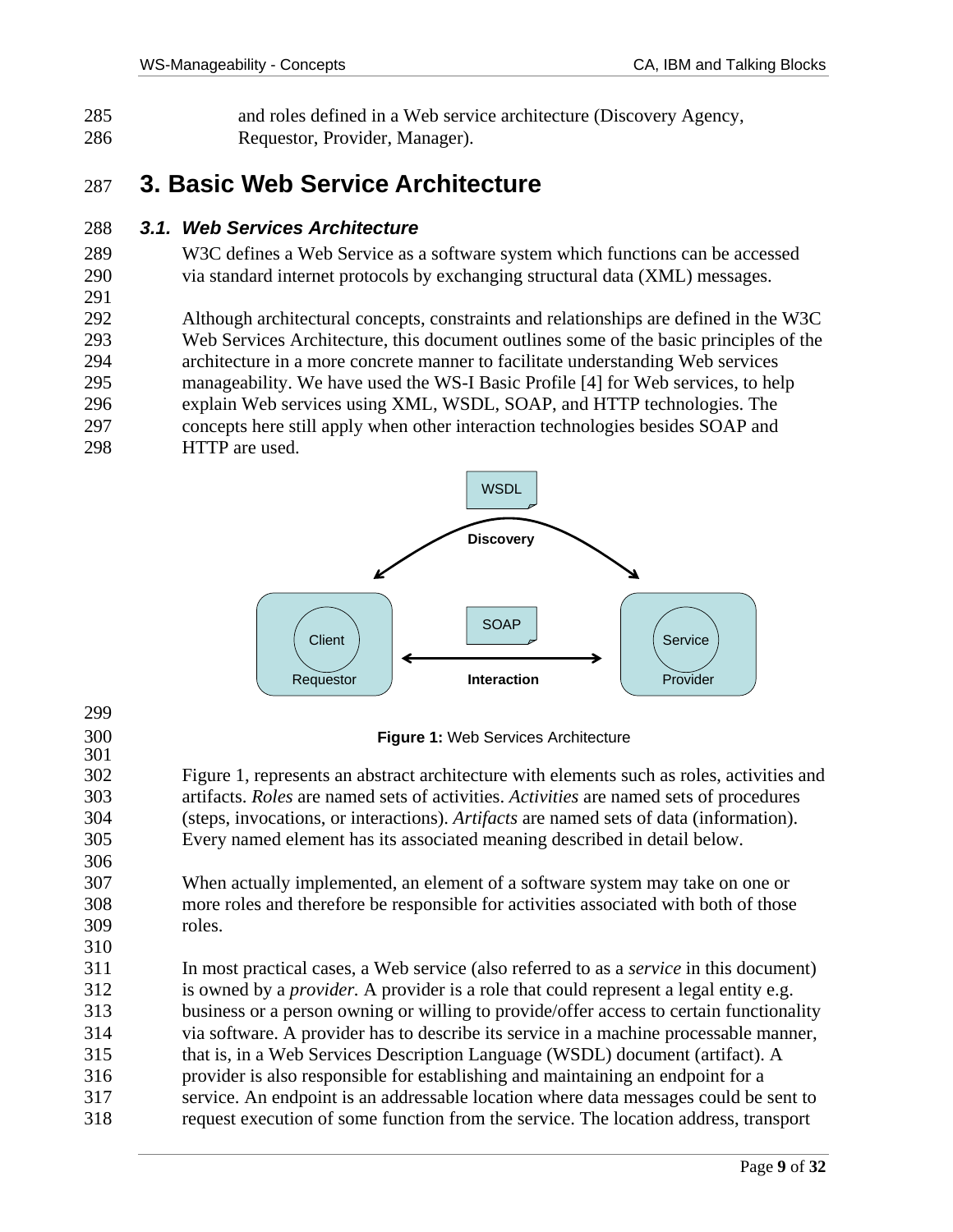319 details, etc. are usually part of the service description, e.g. a WSDL document, but 320 can also be defined as a references that is resolved at run-time. 321 322 A *requestor* is a role that accesses and uses the functionality of the service offered by 323 the provider. The requestor first discovers the service and understands its 324 requirements and functions by finding and inspecting its WSDL document. A 325 requestor is then able to realize its intent by sending messages (artifacts) carrying 326 structured data (XML) representing the request to the *service endpoint*. Similar reply 327 messages may then be delivered in response. 328 329 For interoperability, an endpoint must support a SOAP (WS-Interoperability) binding 330 for its WSDL interface. The endpoint may also offer additional bindings. 331 332 The understanding of the provider's intent to offer certain functionality as a service is 333 encoded in the WSDL document. The requestor's intent to use that functionality is 334 encoded in the messages sent to the service endpoint. 335 336 The service and the client in Figure 1 are abstract representations of the entity 337 realizing the functionality and of the entity intending to use the functionality. An 338 example of a client could be a Windows application used by a human. An example of 339 a service could be a piece of software returning a stock quote by accessing 340 information in a database.

#### 341 *3.2. Implementation of the Web Services Architecture*

342 The abstract architecture may not present enough details for those actually planning 343 or designing (architecting) Web services-enabled software applications in any 344 organization. For this reason, this document briefly outlines a deployable 345 implementation of the Web Services Architecture and the resulting Services Network 346 (Figure 3). 347



348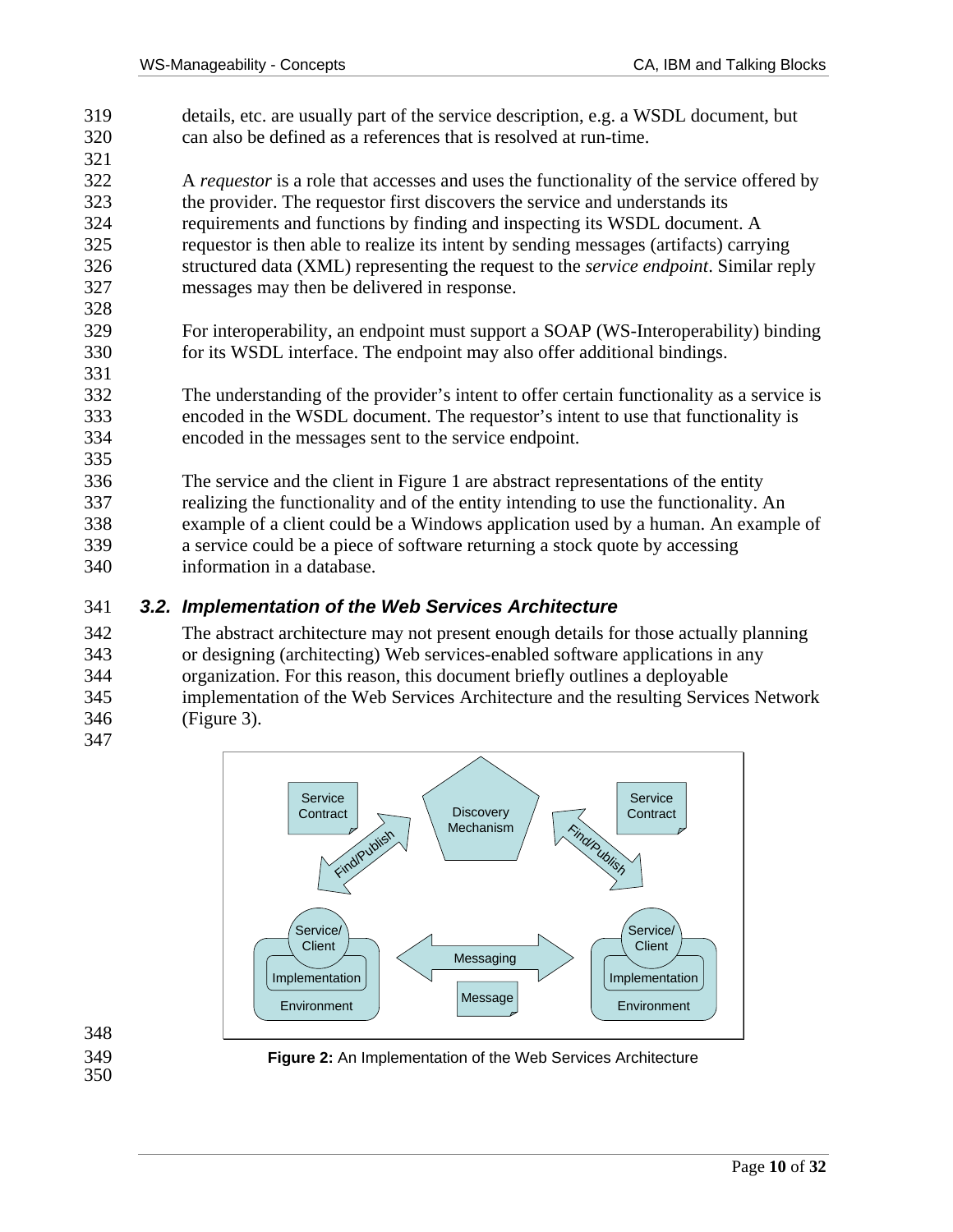351 *Note: The depiction above shows the simplest scenario for a Web services architecture but could*  352 *include and does not preclude support of the concepts of intermediaries and proxies, playing both*  353 *roles of client and service, between ultimate requester and service provider.*  354 355 This implementation (Figure 2) builds on the abstract Web Services Architecture and 356 closely resembles other known enterprise software architectures. 357 358 When a Web service application is conceived, it has an implementation that is 359 deployed to a suitable environment. An *implementation* is the code that executes, and 360 it is controlled by the *environment* to which it is deployed. Environments can be 361 viewed as purely software (e.g. a platform such as .NET, J2EE) or hardware (e.g. a 362 server) or both. It is likely that many implementations will be deployed to disparate 363 environments but all interact regardless of the vagrancies of the platforms or 364 implementations. 365 366 The implementation, often in conjunction with the environment, exposes its 367 functionality as one or more services and, in turn, can consume other services as part 368 of the execution of its functions. For example, an order fulfillment service may use a 369 shipping service to obtain a package tracking number. 370 371 Therefore, one implementation could realize abstract service and client roles 372 simultaneously. The service and the client are both abstractions representing exposed 373 and consumed functionality respectively. It is a responsibility of the provider to 374 describe exposed functionality and access details in one or more *Service Contracts*. 375 Service contract is, in many cases, just a WSDL document, but may additionally 376 contain other machine processable markup such as security requirements and policies, 377 e.g. WS-Policy. 378 379 The provider is also responsible for publishing service contracts (all pertinent 380 information, technical and business, required for usage of the service) via a chosen 381 *Discovery Mechanisms*. It could use centralized corporate UDDI registry, WSIL files, 382 public search engines, or a peer-to-peer discovery mechanism such as the one found 383 in Open Grid Services Architecture. The presence and use of a discovery mechanism 384 is a key to any sensible implementation of the Web services architecture. 385 386 The ability of implementations to dynamically discover and use functionality as 387 Services is one of the great advantages of Web services. Service contracts that define 388 access to abstract functionality could be established independently of its actual 389 implementation or the runtime environment. Properly designed and built Web 390 services applications are loosely-coupled and can be flexibly changed. This enables 391 the logical parts of applications to be dynamically replaced or re-implemented to 392 accommodate new business requirements and changing circumstances. 393 394 Service implementations that interact form a logical network of services layered over 395 the infrastructure (e.g. software environments, servers, etc.) and the physical 396 connectivity network. This logical network is also commonly called a Services 397 Network (see Figure 3). As a Services Network grows, its existence and performance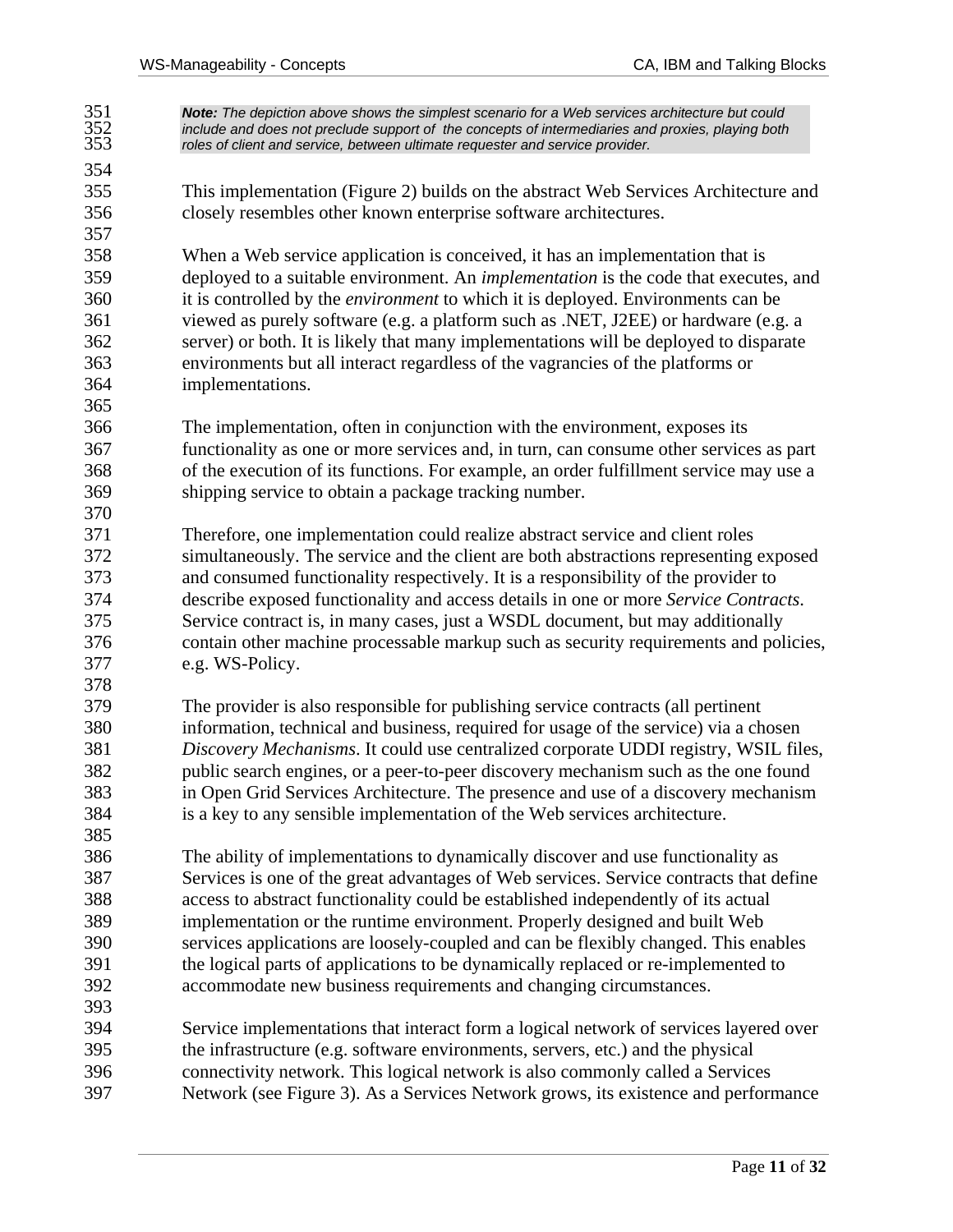398 becomes highly relevant to the main line of business, just like other critical IT resources.

400



401

402 **Figure 3:** Web Services Network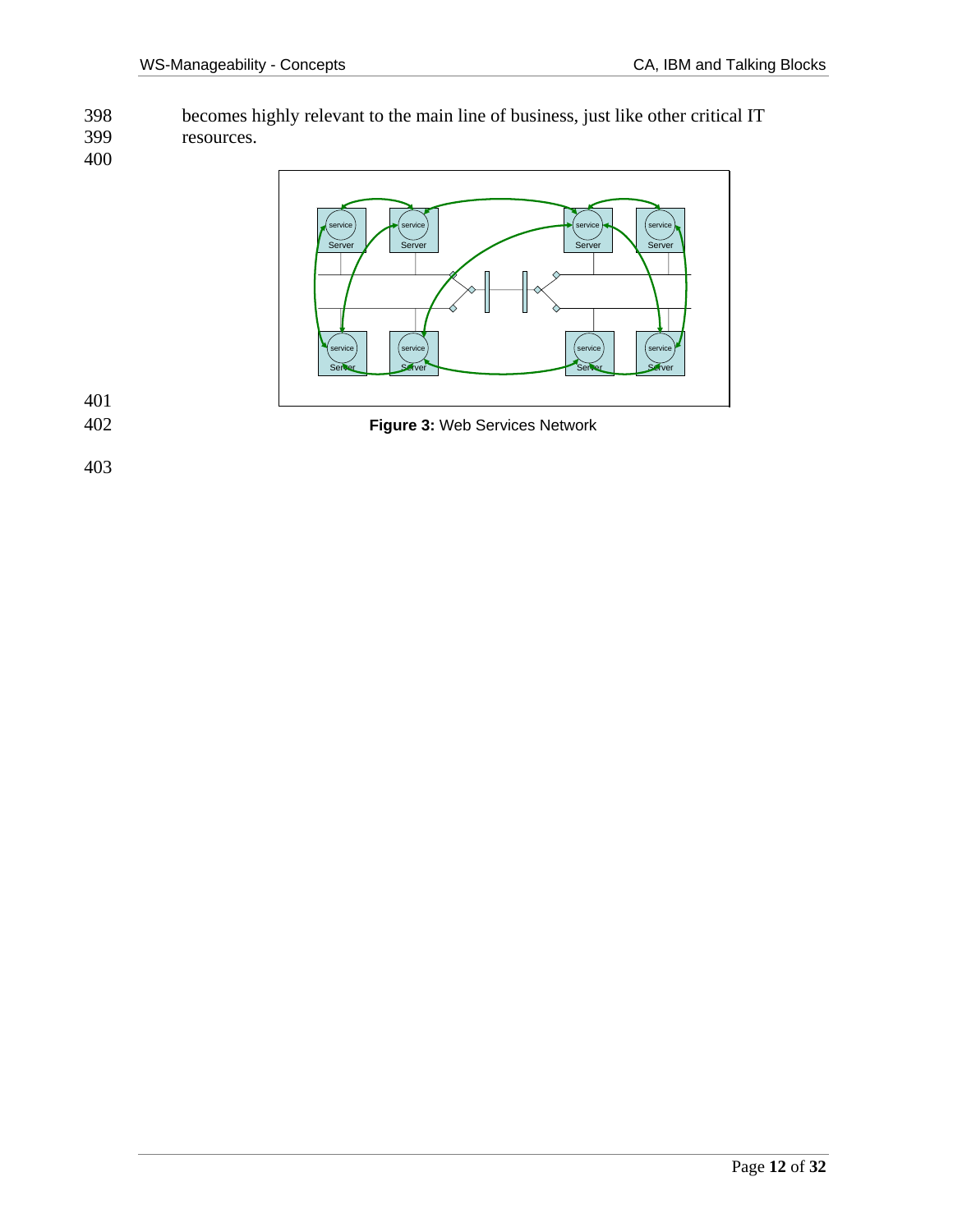#### 404 *3.3. Anatomy of Web Services Implementations*

405 Within the Web services architecture the focal elements are the *service* and the *client*. 406 The abstract idea of a service, once conceived, has to be defined, implemented, 407 deployed, and offered (not strictly in that order) such that it can be utilized by clients. 408 A requestor has to recognize the need for a service, discover it, and implement the 409 client to use the service.

411 Figure 4 depicts the organizing principles and relationships between the elements of 412 the Web Services Architecture that provide for the materialization of a service 413 concept into an invokable service. The functional definition of a service or, in other 414 words, an interface of a service is what determines the service type. A particular 415 instance of a service type is described as a Web service endpoint and includes the 416 information required to invoke the service. Definition of a service endpoint includes a 417 service access point that defines the network location at which the service can be 418 invoked. In terms of the WSDL, the logical service type is described in the interface, 419 the service endpoint is an endpoint or port, and the service access point is the address 420 (location). 421



422 424

410

423 **Figure 4:** Abstract anatomy of a Service Definition

425 The process for defining, implementing, offering, and potentially publishing a service 426 can be seen in more detail below (Figure 5). The initial business concept of a service 427 materializes in the logical and physical architecture as shown. Some elements are 428 logical in terms of the service being offered, and some are physical in terms of the 429 implementation. These elements may well be the responsibility of different parties. 430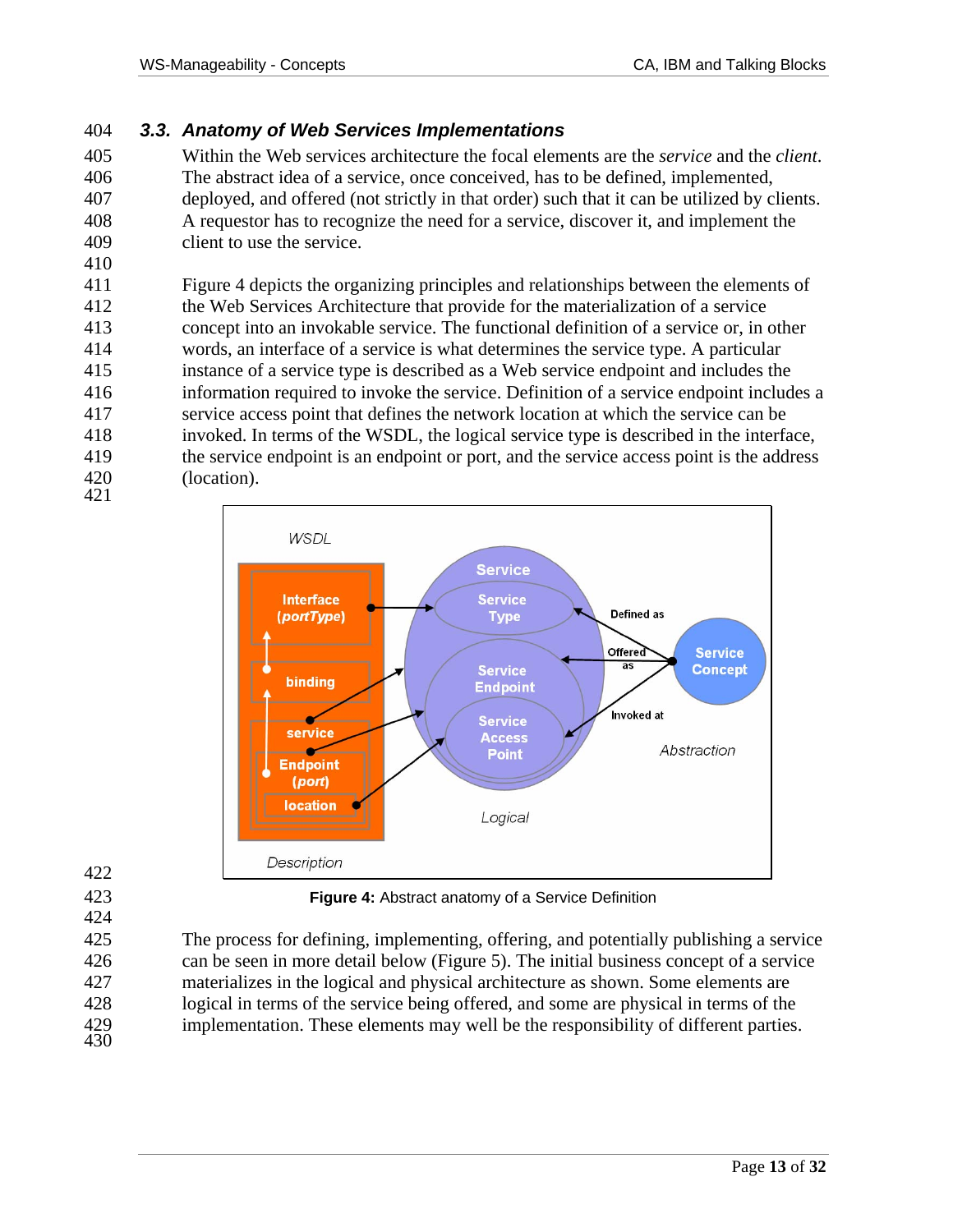

433

432 **Figure 5:** Anatomy of a Service Lifecycle

434 The same perspective can be used to look at the anatomy of a client. Figure 6 shows 435 how a business need for a service materializes by discovering WSDL, implementing a 436 client (requesting application), and using the client to interact with the service.

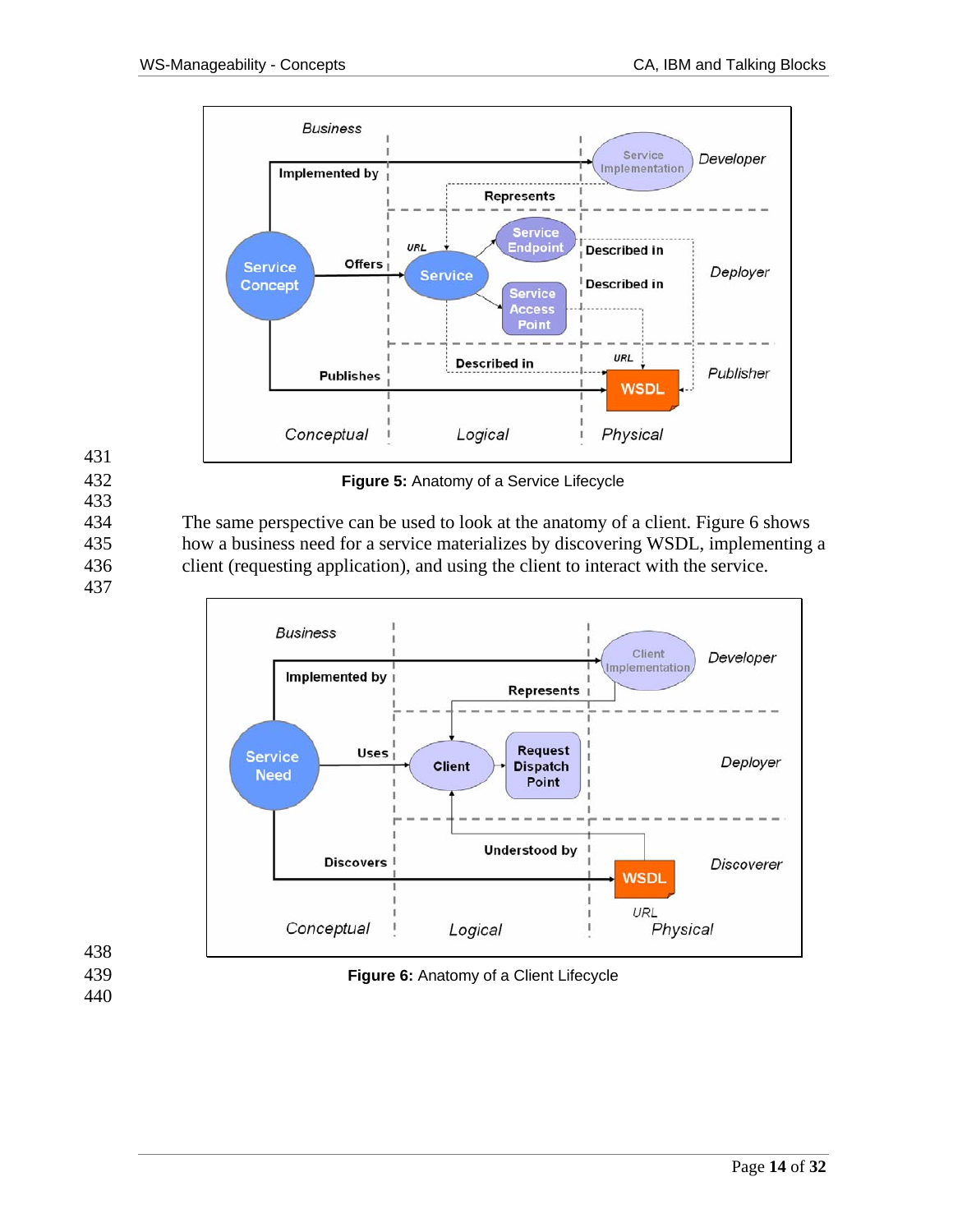441 The anatomy of the service and client can be viewed even more concretely by looking 442 at the implementation and deployment of both elements. Figure 7 depicts the anatomy 443 of a service within the provider.

444

445

447

454

457

461



446 **Figure 7:** Provider perspective on services

448 Each *service* has an implementation (*service implementation*). It is the code or logic 449 that implements the functionality offered by the service. It is exposed as a Web 450 service through a service endpoint or potentially multiple service endpoints. Each 451 endpoint is essentially a listener for protocol specific messages at the given URL (via 452 a *service access point*). The URL may provide access to one endpoint or many 453 endpoints.

- 455 The *service* itself is the logical element that represents the offered functionality, 456 which is implemented by the service implementation.
- 458 The *service endpoint* is the representation of the access mechanisms to the service. A 459 service endpoint may be supported by several service implementations for scalability, 460 differentiated service, or SLA enforcement.
- 462 A *service access point* is the logical element that represents the URL at which 463 endpoints receive messages and to which requestors send messages. A URL may be 464 shared by multiple endpoints. In such sharing cases, message dispatch happens based 465 on the content of the messages and their context. For example, the header of the 466 message can identify the exact recipient of the routed message. 467
- 468 The *environment* hosts or executes service implementations and provides for service 469 access points. It provides support for a stack of protocols and infrastructure involved 470 in offering a Web service. For example, it may include HTTP over TCP/IP listeners, 471 SOAP processor, XML marshalling/de-marshalling, etc. The Environment can be 472 perceived as a software platform, a hardware server, or an entire data center.
- 473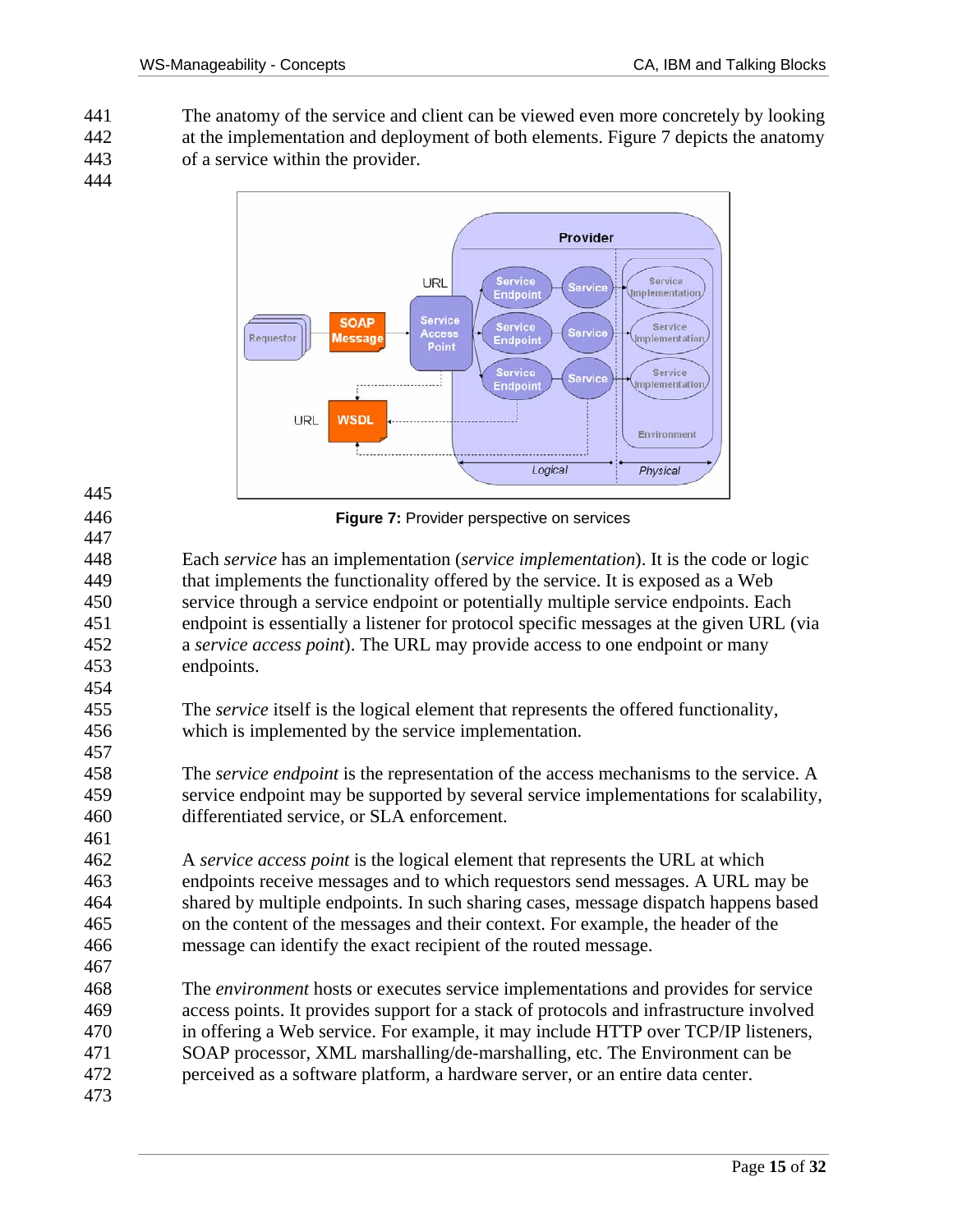

474 475 **Figure 8:** Requester perspective on Clients 476 477 In Figure 8, the anatomy of a *client* is portrayed within the requestor role of the Web 478 services architecture. It also shows the *requester implementation* and its *environment*. 479 480 A *requestor implementation* utilizes the formal description of a Web service which it 481 reads from the WSDL document. 482 483 The client represents the capabilities natively to the requester implementation such 484 that the Web service can be invoked. For example, a requester implementation may 485 be a Windows GUI application and the client is the part that encapsulates the 486 particular knowledge about a given service, such as how to marshal parameters into 487 XML representation and how to pack a SOAP message properly to the service. 488 489 The environment hosts and executes requester implementations and acts as the 490 *dispatch point*. The dispatch point sends messages assembled by the client to one or 491 more providers of the service. It then receives the response from the service. The 492 client further processes it into a form that the requester implementation expects (e.g. a 493 set of Java objects). 494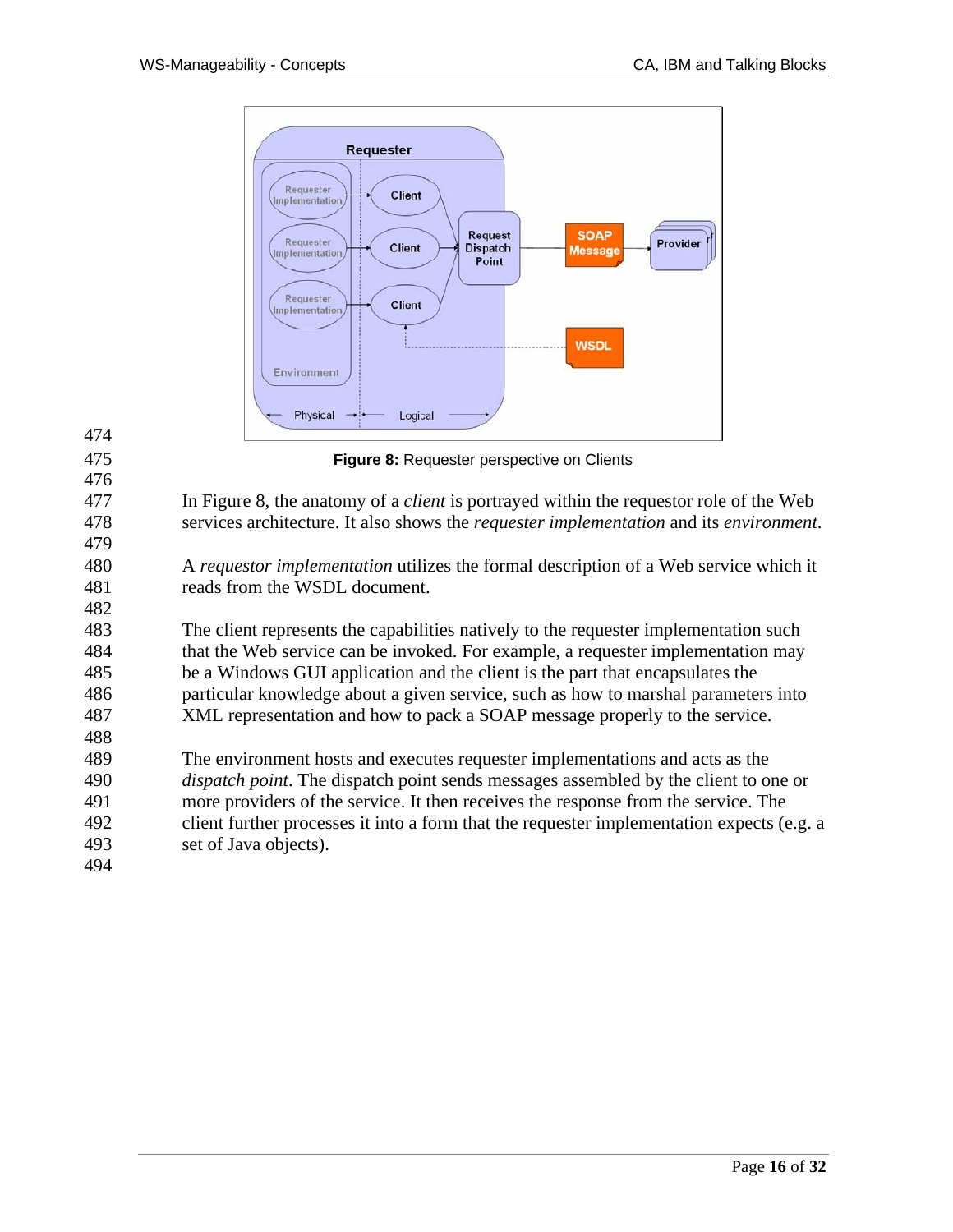#### 495 *3.4. Web Service Relationships*

496

501

504

497 Intrinsic relationships exist between elements of the architecture (e.g. services, their 498 implementations and the environments they are deployed to), and between Web 499 services themselves. The latter represents the business/functional semantics of the 500 services rather than the way services are realized in the architecture.

502 Web services interact with each other to offer new composite Web services, and the 503 interactions form the logical networks of services.

505 The relationships, important to managing Web services, can be summarized into four 506 distinct categories: 1) relationships between Web service interfaces, 2) relationships 507 between Web service endpoints, 3) relationships between Web service endpoints and 508 other architectural elements specified in the Web services architecture, and 4) 509 relationships between Web service endpoints and other manageable resources outside 510 of the WSA.

511



512

514

513 **Figure 9:** Web service Relationship Categories

515 The relationships defined for a Web service in this document fall into the first two 516 groups – the relationships between Web service interfaces and Web service 517 endpoints. The continued work surrounding the management of the Web services 518 architecture and the underlying infrastructure will no doubt lead to additional 519 relationships currently outside the scope of this document.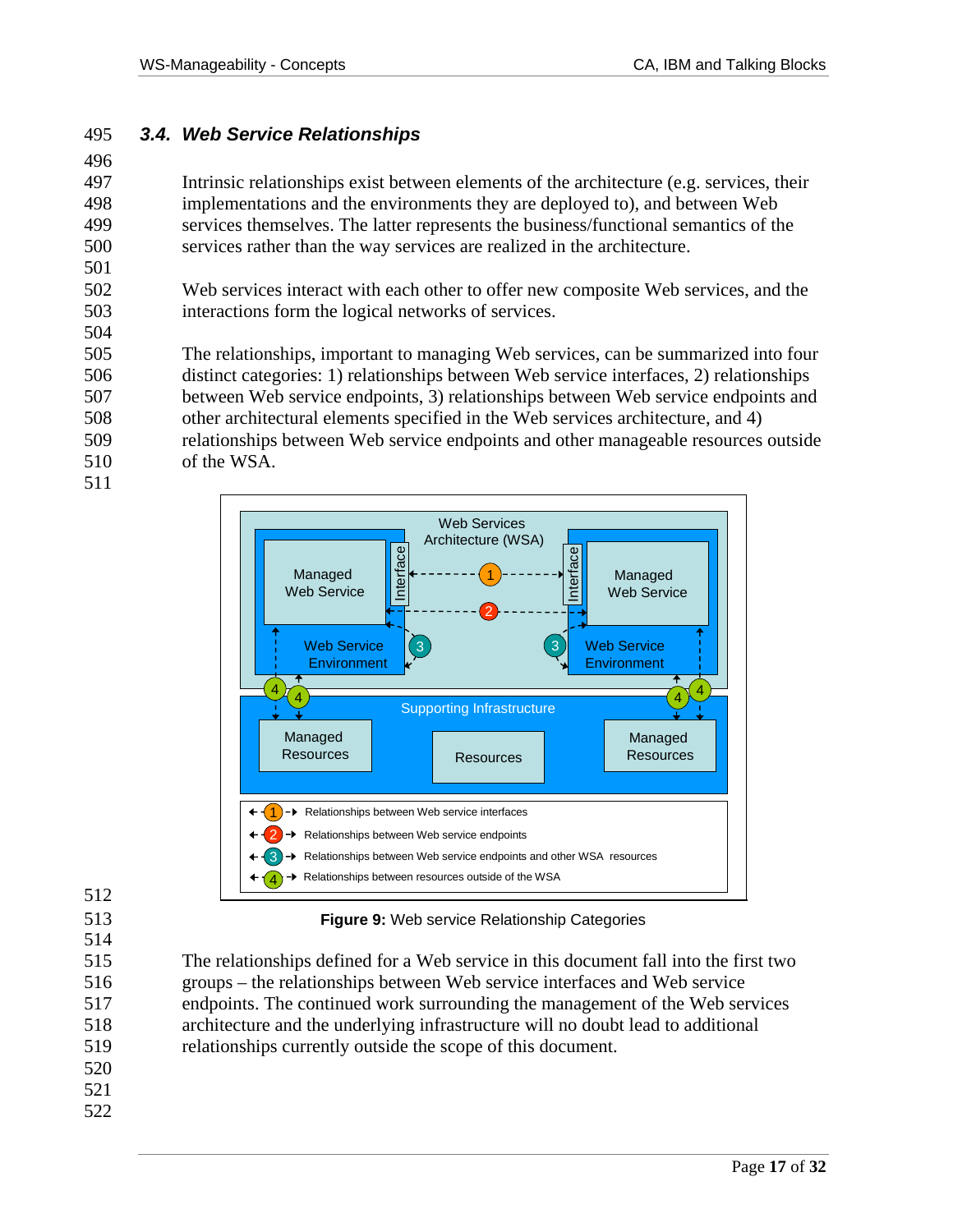- 523 Web service relationships are declared in two ways at an interface level or at a 524 service endpoint level. Declaring relationships at the interface level allows for 525 visibility into the relationships even where the actual Web service endpoint is 526 resolved dynamically at runtime. Interface level relationships can be defined 527 declaratively in the WSDL document describing the Web service, or they can be 528 made available by the Web service endpoint itself via manageability interfaces. 529 Service endpoint relationships are only made available by the Web service endpoint 530 via manageability interfaces.
- 531

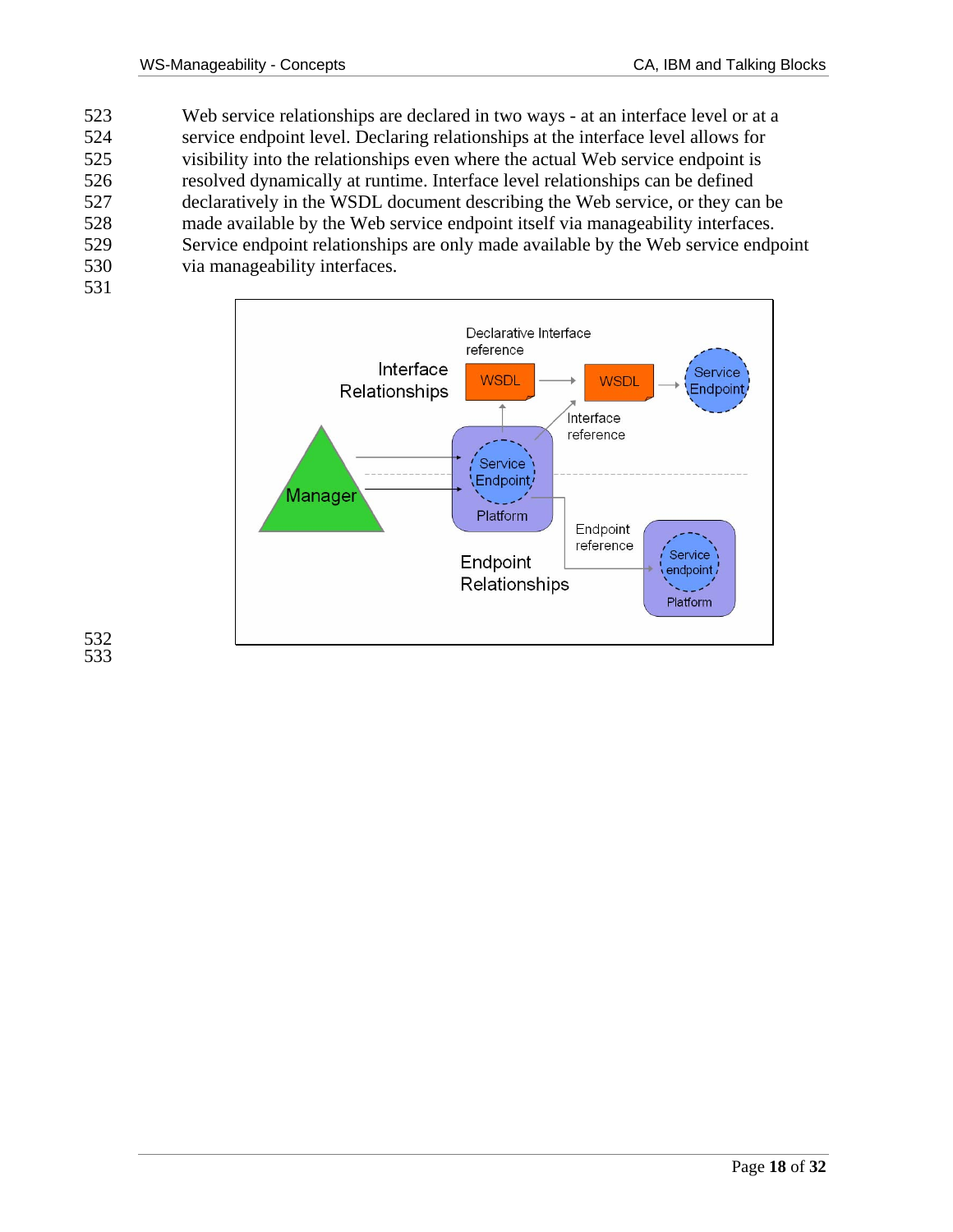# 534 **4. The Role of Management in the Web Services**  535 **Architecture**

536 To help represent manageability of the Web Services Architecture, a *manager* role was 537 introduced (Figure 11) by the W3C Web Services Architecture Working Group. A 538 manager is responsible for management of the manageable resources in the architecture 539 (see definitions).

540



- 541
- 543

542 **Figure 11:** The Manager Role

544 Various resources of the architecture may have different *manageability capabilities*, 545 and the manager is essentially the "user" of those capabilities (see Figure 12). A 546 manageability capability could be something as simple as enabling/disabling certain 547 function of an element. For example, it could stop acceptance of all requests by a Web 548 service. Manageability capabilities are realized through a *manageability information*  549 *model* that represents the manageability of resources and manageability information 550 concerning those resources (state, configuration, relationships etc). The model can be 551 accessed by managers which may retrieve information and exert control. For example, 552 semantics of the manageability of a certain resource can be expressed in a UML model, 553 and access to those specific manageability semantics may be described in WSDL 554 interfaces and XML Schema data types. Managers adhering to both standardized access 555 and semantics may manage those resources in an interoperable manner.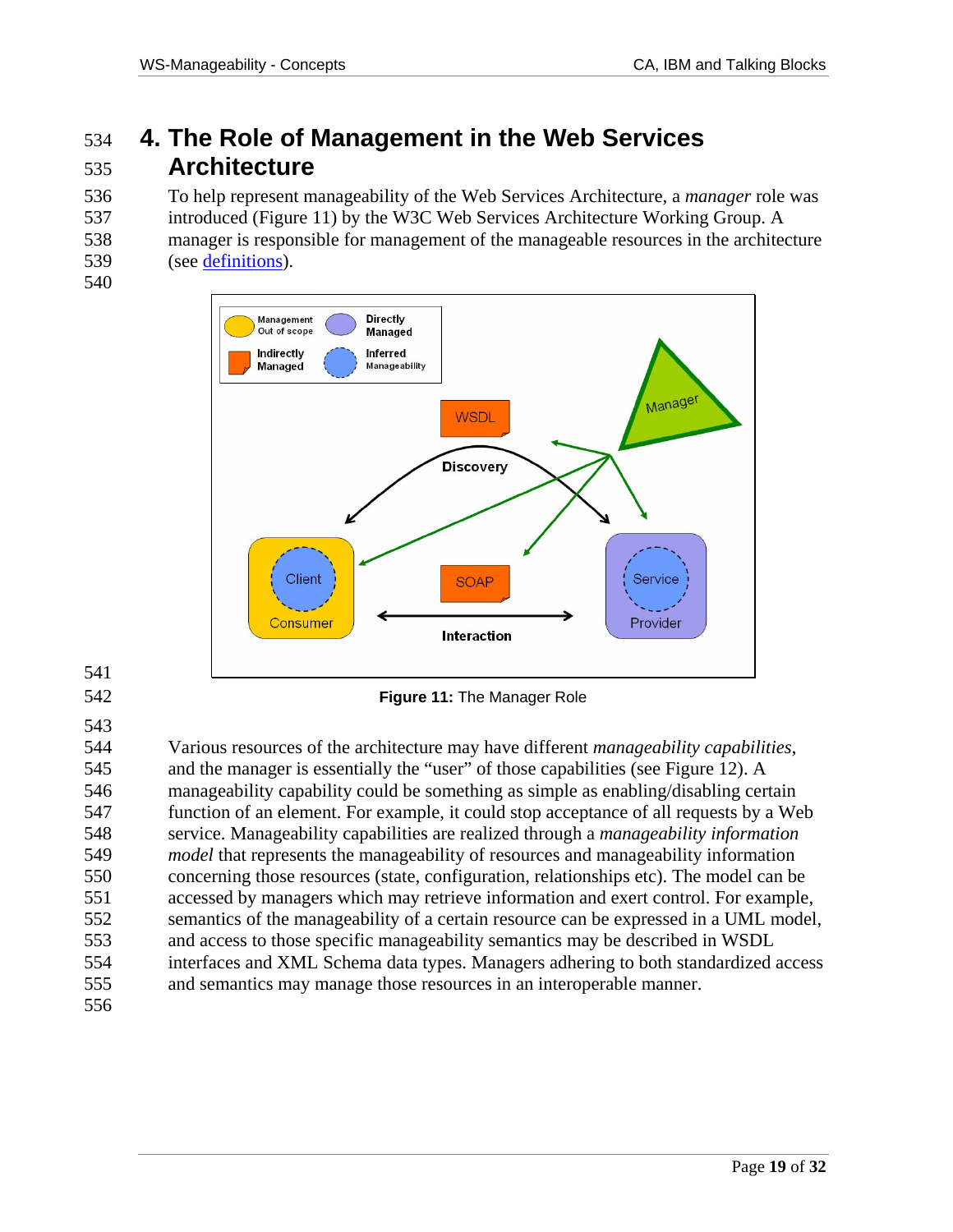

557

558 **Figure 12:** Web service Manageability Capabilities

560 Some elements of the architecture are *directly managed*. This means that a manager can 561 exercise manageability capabilities offered by that element directly. For example, a 562 manageability interface may be exposed by the element itself. In the Web services 563 architecture, a service endpoint is an element that can be directly managed. 564

565 The manager is also aware of other elements of the architecture that are indirectly 566 managed*. Indirect management* means the manager can request or subscribe to the 567 information about those elements but doesn't directly access the element for the 568 information. For example, SOAP messages can be recognized, counted, and related to 569 the managed Web service, yet a manager cannot invoke an operation on a SOAP 570 message. 571

572 There is also information important to manageability beyond that provided directly or 573 indirectly by elements of the architecture. This manageability information is *inferred* 574 through analysis of the information provided. For example, a SOAP message header 575 can contain a digital certificate of the client's identity. A manager would have to extract 576 that information and translate into the client's identification that could be used for 577 management purposes later on (e.g. counting SOAP messages sent to a particular Web 578 service by a particular client).

#### 579 *4.1. Anatomy of Web Service Manageability*

580 The anatomy of a Web service discussed in section 3.3 can be categorized according 581 to the type of manageability available. Service endpoints (following through to 582 services) are directly manageable by any actual implementation that assumes the 583 manager role (e.g. a management system). The SOAP messages and WSDL 584 documents are indirectly manageable. Manageability of client and service concepts is 585 inferred.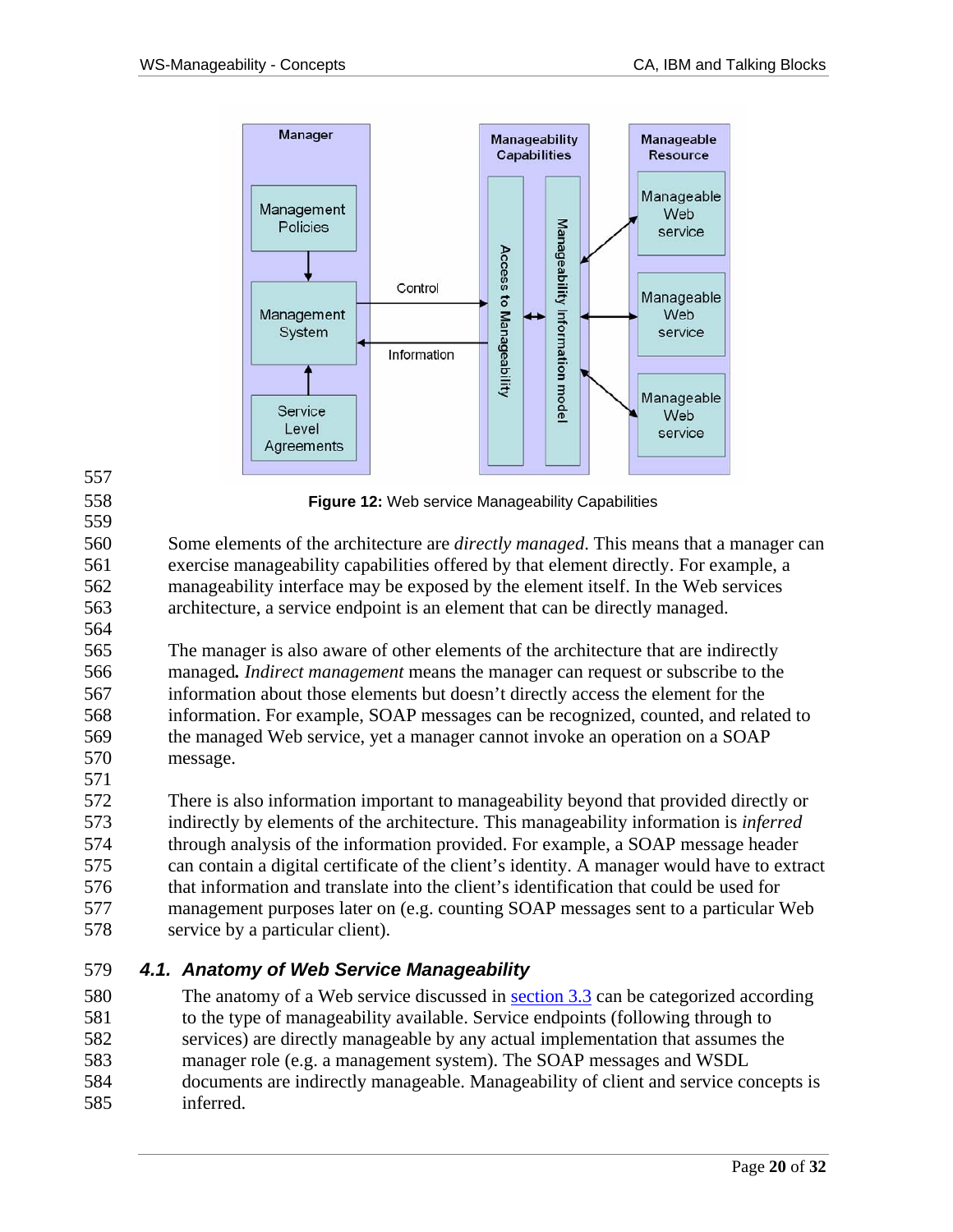



588 **Figure 12:** Anatomy of the Web Service Manageability

### 589 *4.2. Web Services Management Architecture*

590

591 A Web service is manageable if its manageability capabilities are exposed via 592 standard manageability interfaces. The manageability interfaces must be accessible in 593 a way compliant with the Web Services Architecture. In other words, manageability 594 interfaces are exactly similar to the functional interfaces exposed by a Web service, 595 only that they bear management related semantics and are used by the manager and 596 not by the client. Figure 13 illustrates manageability interfaces exposed by a 597 manageable Web service and accessible by the management system that assumes the 598 role of the manager. A WSDL document exists that describes the manageability 599 interfaces and the endpoints to which messages with management related payloads 600 could be sent. 601

602 *Note: An application might assume the role of the client and the role of the manager simultaneously.*  603 *In this case, the application might exercise business functions of the Web service and manage it at*  the same time.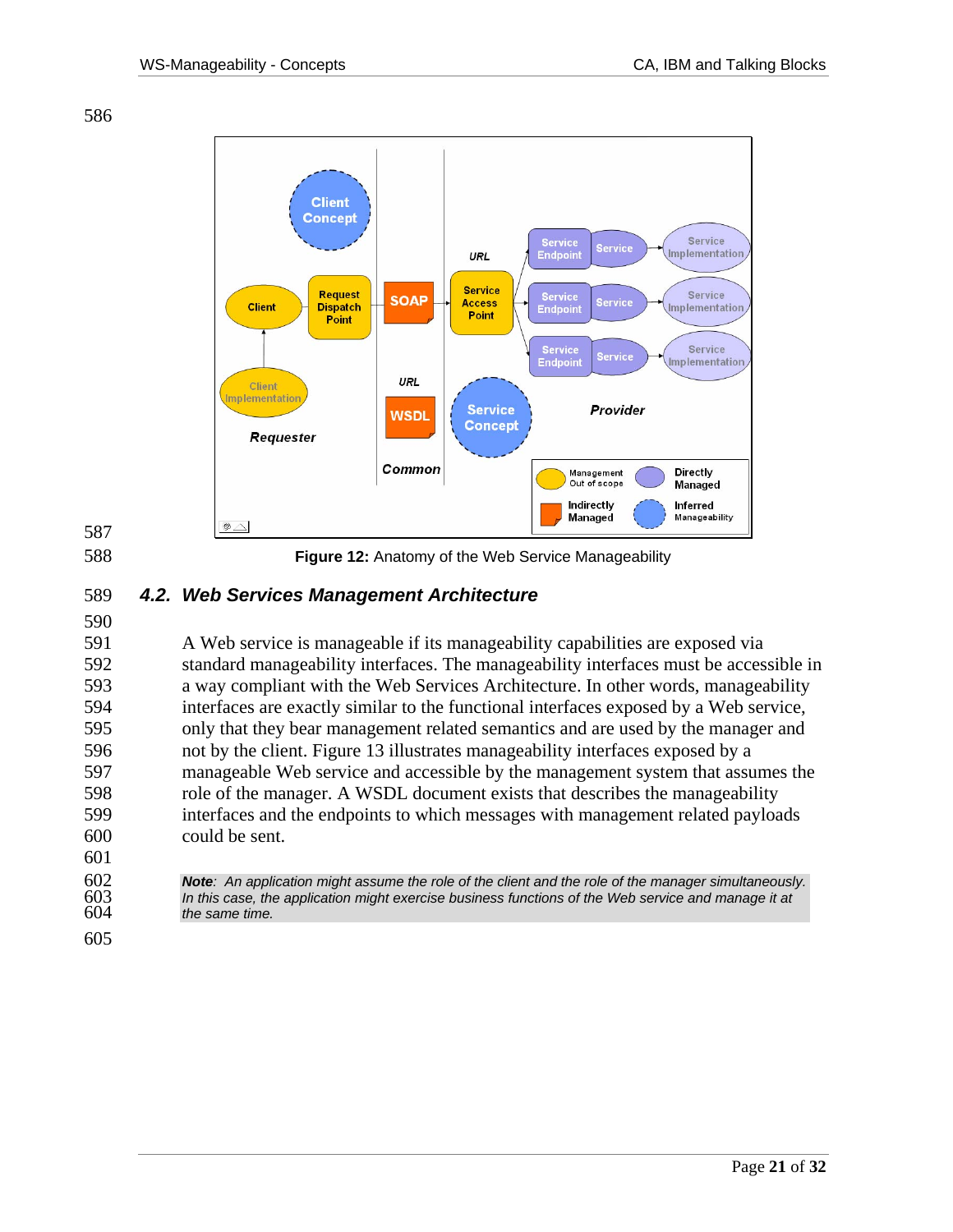

### 607 **Figure 13:** Manageable Web Services

606

- 608
- 609
- 

### 610 *4.3. Management Patterns*

611

### 612 4.3.1. Consolidated Interfaces

613 In the first management pattern (Figure 14), one WSDL document describes one 614 service with an endpoint whose implementation supports both functional and 615 manageability interfaces. Messages carrying functional requests and management 616 requests can be sent to the same endpoint, and the implementation will do the proper 617 task depending on the content of the message. The endpoint will provide access 618 control and authorization to the operations in the manageability and business 619 interfaces.

620

621 This pattern is applicable when a Web service provider intends to offer business 622 functionality and its manageability within a single description of the service. This is 623 the simplest method for implementation and use of the business functionality and its 624 manageability. It is similar to security policies and enforcement mechanisms being 625 described along with the service they apply to. The drawback of this pattern is the "all 626 or nothing" nature it brings to visibility. Whoever discovers and uses the business 627 functionality also discovers the manageability capabilities associated with the service. 628 It does not mean that manageability capabilities can automatically be used by the 629 same clients that use business functionality; access control policies may only allow 630 certain known clients to use the manageability interface.





633 **Figure 14:** Consolidated Interfaces Management Pattern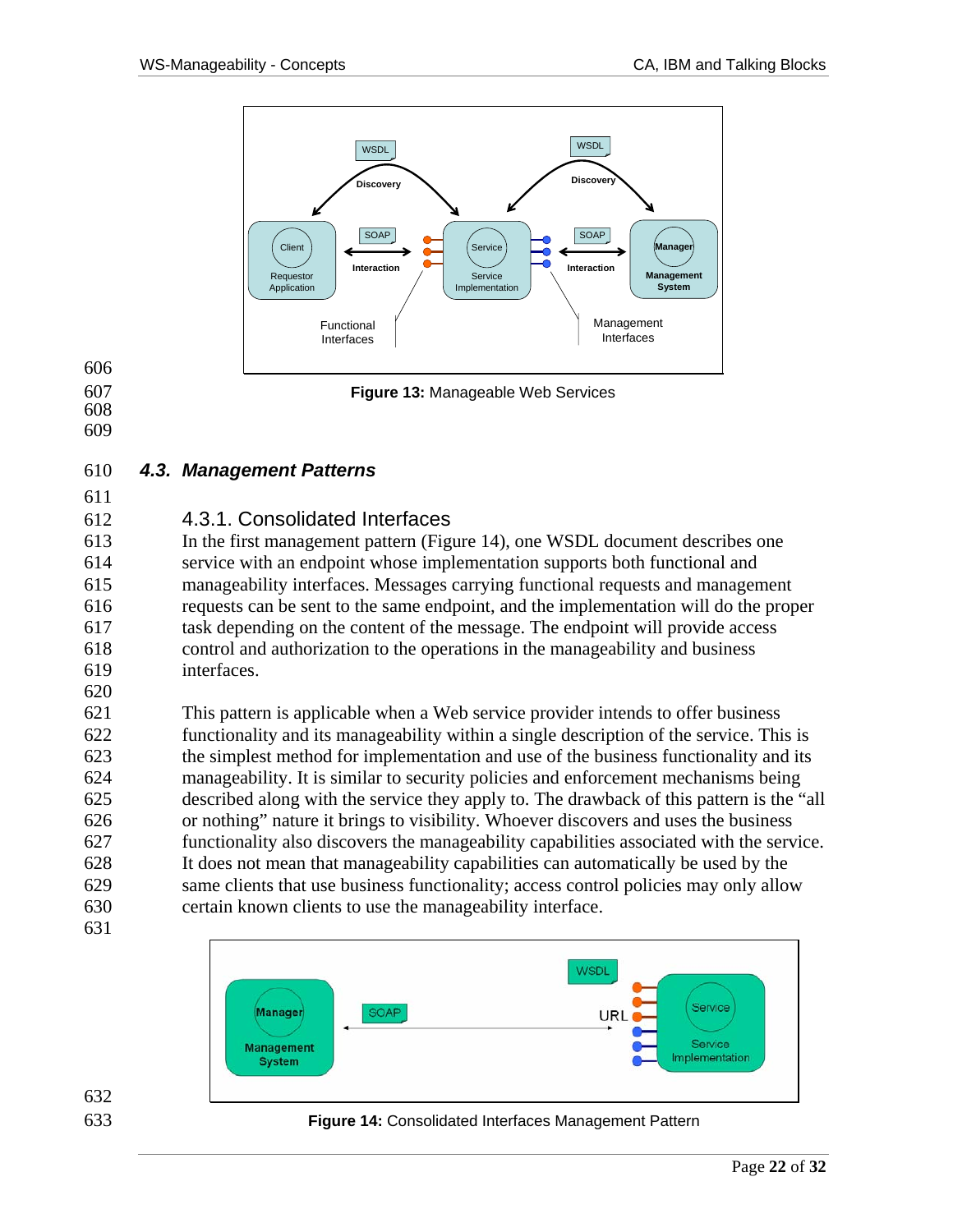### 636 4.3.2. Associated Interfaces

637 In the second management pattern (Figure 15), the manageability is implemented and 638 offered completely separately from the service itself. For example, it could be a 639 management agent implanted into the hosting environment, or it could be that the 640 environment itself provides manageability capabilities. In this case, two WSDL 641 documents may exist: one that describes the functional Web service endpoint and 642 another one that describes manageability interfaces exposed via an endpoint 643 (manageability endpoint). A referencing mechanism associates the two endpoint 644 descriptions and makes it possible to manage the Web service endpoint. Possible 645 referencing mechanisms are outlined in the Describing and Discovering 646 Manageability section later in this document. 647

648 This pattern is applicable when a Web service provider needs to separate visibility of 649 the service from its manageability. It may be complex to implement, deploy, and use 650 for the managers, but developers of the service implementation and client applications 651 are not impacted directly with the manageability description and publication. It 652 becomes fully the responsibility of the deployment and management activities. If a 653 client needs to be aware of the manageability, such as it may need to query if service 654 is up, then the client needs to be developed such that it is aware of both interfaces.



656

655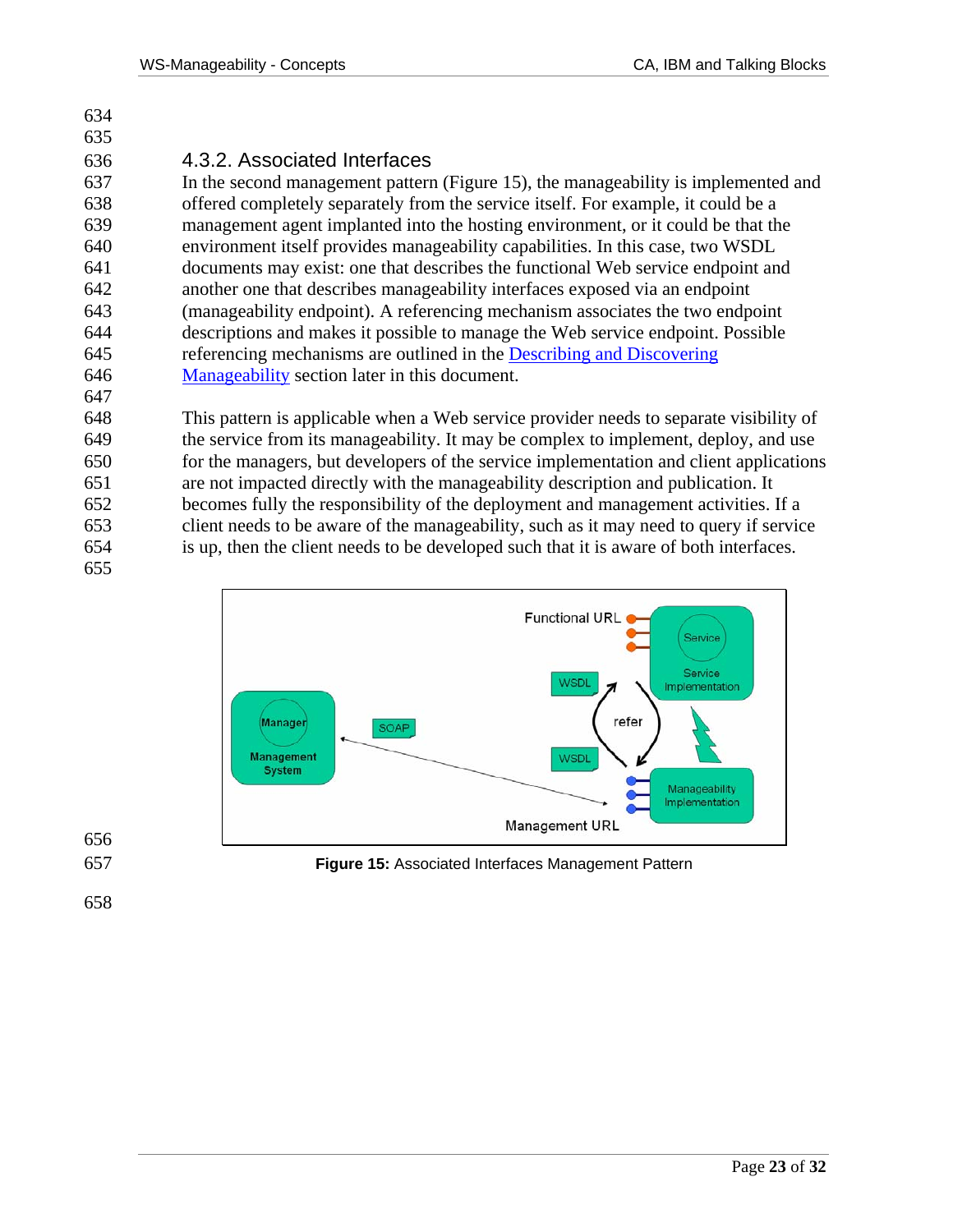#### 659 *4.4. Managers and Manageability Interfaces*

660

666

676

### 661 4.4.1. Implementing the Manageability Interface

662 It is important that the manageability defined in this document be implementable in 663 an easy, flexible, and interoperable manner. Many implementation and deployment 664 techniques must be supported, and manageability must be achievable across many 665 disparate solutions.

667 Figure 16 outlines three major methods of making a Web service manageable. First, a 668 Web service implementation itself can offer manageability interfaces. This would be 669 an *explicitly manageable* Web service implementation. Second, an *intermediary* can 670 add the manageability interface to a Web service it represents. An intermediary in this 671 case is used as a generic term for a service proxy or a service agent that is capable of 672 interjecting itself between a service and a client. And, finally, an *environment* can 673 offer manageability interfaces for the Web services it hosts. The latter two methods 674 *delegate* provision of the manageability of a Web service to that other element (the 675 environment or the intermediary).



- 677
- 679

678 **Figure 16:** Delegated Manageability within the Web services Architecture

### 680 4.4.2. Multiple Managers Considerations

681 In large-scale enterprises where manageability capabilities and interfaces are 682 standardized, individual services can be managed by multiple managers. Two 683 common multiple manager scenarios are (1) separation of responsibilities between 684 managers (i.e. one does performance monitoring and another one takes care of 685 deployment changes) and (2) installations with management software from various 686 vendors. The manageability interface and the manageability model must enable 687 operational consistency. The provider of the manageability must ensure consistency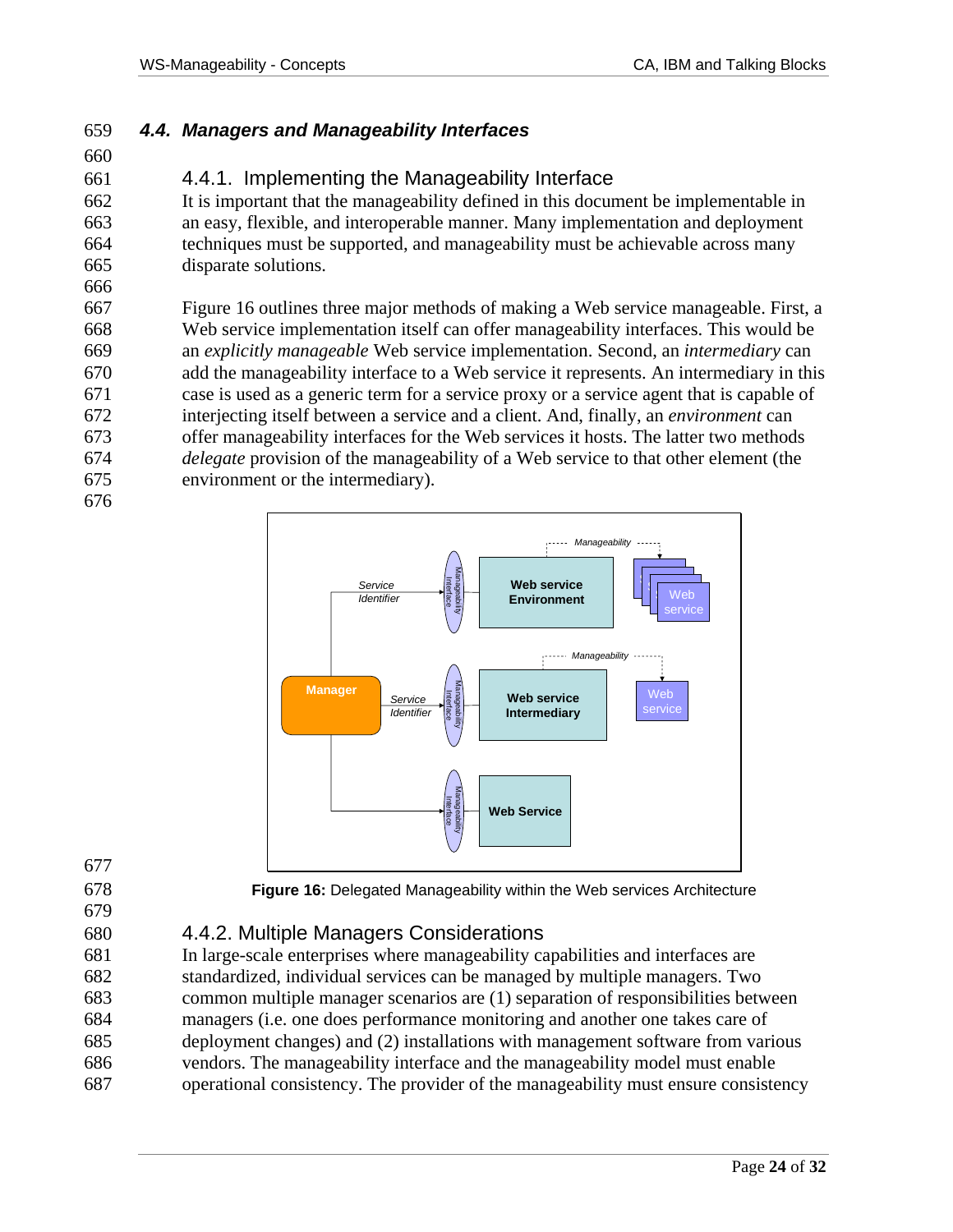688 of simultaneously executed operations, and managers must ensure there are not 689 executing conflicting operations. 690 691 As outlined earlier (Scope of Work), this document and the related Web Services 692 Manageability Specification do not prescribe precisely how to implement 693 manageability of a Web service or how to implement a manager. Only the agreed 694 information model, access mechanism, and architecture are described for the purposes 695 of the interoperability between manageable Web services and managers. Although 696 manageability information model itself does not preclude multiple managers, actual 697 implementation of the manageability of a Web service or a manager may or may not 698 be capable of properly supporting multiple simultaneous managers. 699 700 Implementers and product architects supporting multiple manager environments 701 should consider the following recommendations: 702 703 ¾ Proper *access control* to the manageability capabilities of a Web service must be 704 in place. The authentication and policy awareness/enforcement mechanisms must 705 be compliant with Web Services Architecture. For example, a requirement for a 706 WS-Security with X.509 certificates acquired from an identity authority could be 707 stated by the security policy included in the description of the manageability 708 interface (e.g. a WS-Policy statement). 709 710  $\triangleright$  An implementation of the manageability capabilities of a Web service and the 711 implementation of the manager must be aware of common and manager specific 712 information in the manageability model, For example, if a Web service endpoint 713 is not accepting any new requests, its state is 'DOWN' for all managers (common 714 data). However, a set of event conditions about transitions or properties which an 715 individual manager is interested in are specific to that manager. 716  $717$   $\rightarrow$  An implementation of the manageability capabilities of a Web service should 718 provide a mechanism to establish *affinity* with between the service and the 719 manager. For example, a session/context mechanism such as WS-720 SecureConversation [7] could be used. A Manager may be required to establish a 721 context that expires over time. Alternatively, a context mechanism described in 722 WS-Coordination [6] may be used or any other preferred standard method. 723 724 ¾ Managers should be capable of making themselves *aware of the changing*  725 *situation* around the manageable Web service. For example, if a particular state 726 transition, configuration property or performance metric is important to a 727 manager, it has to subscribe to events with respect to that information. Since other 728 managers may cause state changes, the manager cannot assume that it will be the 729 origin of all state changes for the manageable Web service. 730  $731$   $\rightarrow$  To avoid conflicting operation of the manageability of a Web service, managers 732 must *coordinate and negotiate usage* amongst themselves. Coordination strategies 733 should a) happen among peers – federation based on negotiation, b) happen in a 734 delegated manner – a trusted third party coordinates usage, or c) happen by direct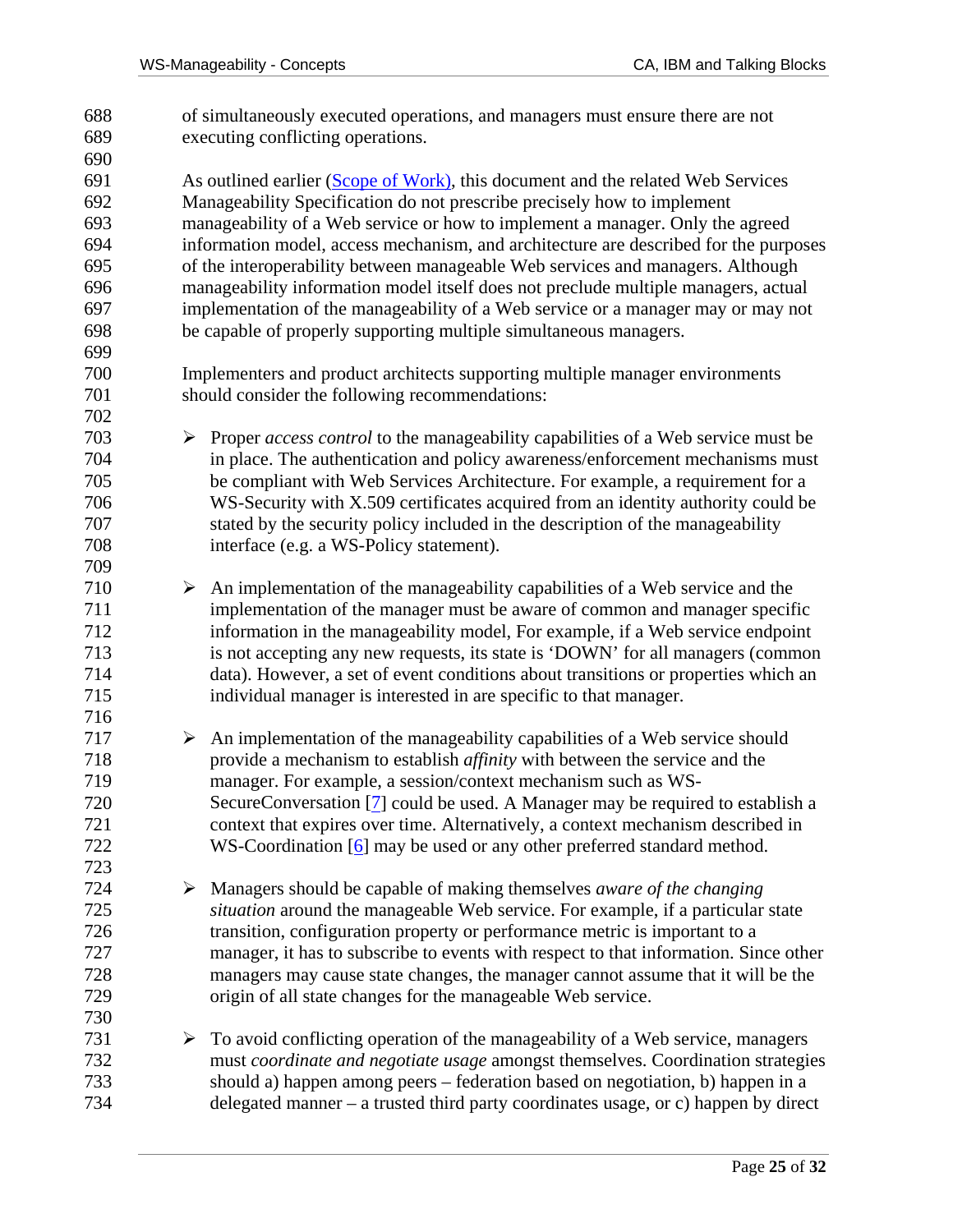735 command – a hierarchy of managers. Standards must be used to coordinate and 736 negotiate usage of the manageability. For example, federated coordination may be supported by WS-Agreement [5] and delegated coordination by WS-Coordination 737 supported by WS-Agreement [5] and delegated coordination by WS-Coordination 738 [6].  $\boxed{6}$ . 739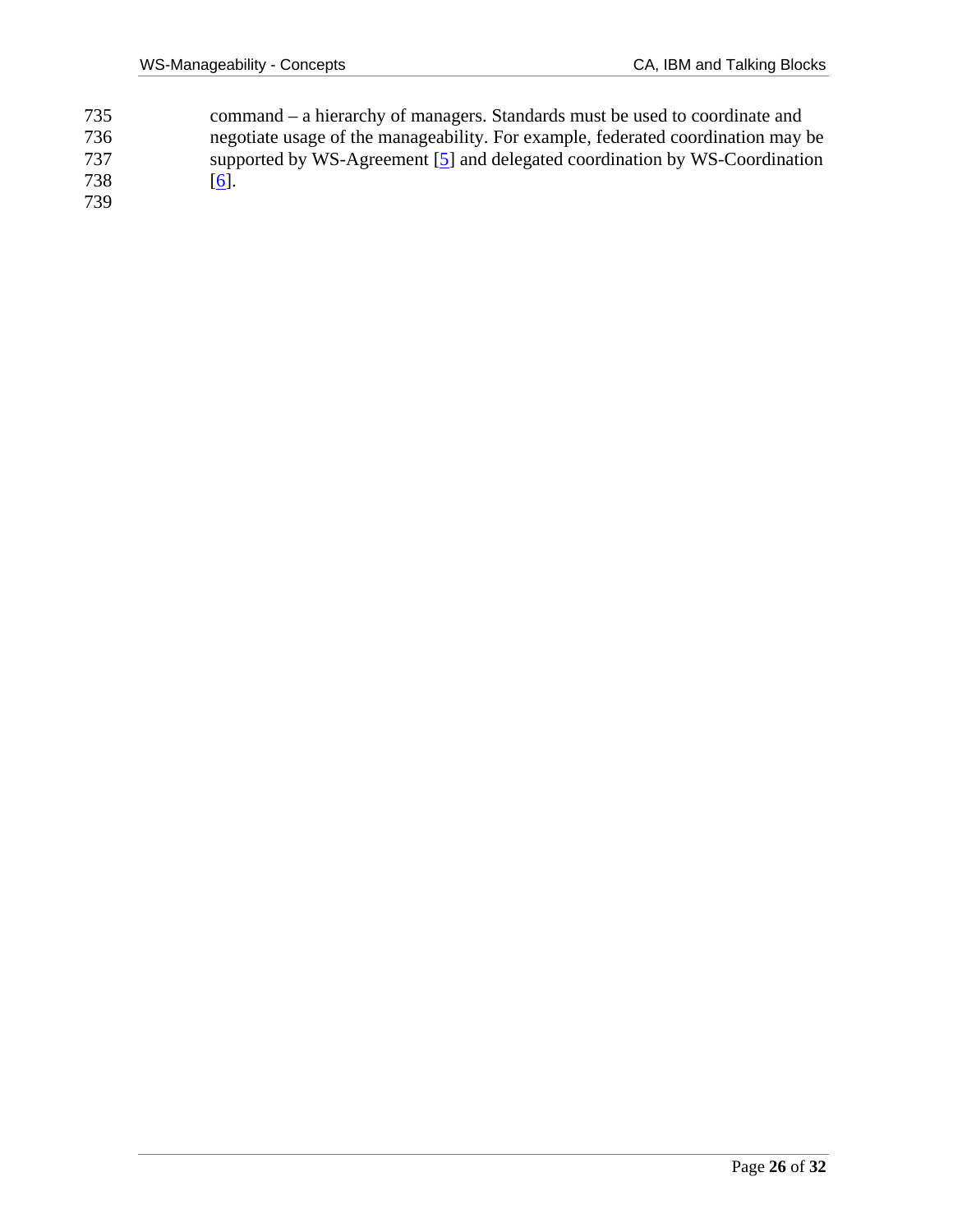# 740 **5. Description and Discovery of Manageability**

741 A manageable Web Service (as described in section 4) has to provide machine processable 742 description of the manageability capabilities and the manageability must be discoverable by 743 the managers. Both the description and discovery must be conformant to the Web Services 744 Architecture.

- 745 *5.1. Describing the Manageability*
- 746 The Web Services Management Architecture requires a Web service to have a 747 description of its manageability capabilities in a WSDL document. The WSDL 1.2 748 definition of the principles of describing services, interfaces and endpoints is 749 available at http://www.w3.org/TR/wsdl12/#intro\_ws. Similar information about 750 WSDL 1.1 is available http://www.w3.org/TR/wsdl#\_introduction. 751
- 752 The manageability interfaces in this work are described in WSDL 1.1 (or in a WSDL 753 with Grid extensions, i.e. GWSDL (see WS-Manageability Specification). These 754 interfaces have to be made available for (or associated with) a given functional Web 755 Service endpoint. According to the earlier requirement and to the WSDL itself, the 756 manageability interface must also be offered via a Web Service endpoint.
- 758 The principles of describing the manageability of a Web Service and its endpoints are 759 defined following a set of manageability patterns suggested in section 4.3.
- 761 5.1.1. Consolidated Interfaces

762 WSDL 1.2 draft proposes an interface composition mechanism directly in the 763 language. A WSDL 1.2 fragment that represents consolidation of interfaces may look 764 as follows.

```
765 766 <definitions name="AConsolidationOfManageabilityExampleInWSDL12" 
767 targetNamespace="http://www.oasis-open.org/wsdm/example/3"<br>768 mins:tns="http://www.oasis-open.org/wsdm/example/3"
768 xmlns:tns="http://www.oasis-open.org/wsdm/example/3" 
              769 xmlns:wsdm="urn:wsdm:webservice:endpoint:manageability" … > 
771 <import namespace="urn:wsdm:webservice:endpoint:manageability"<br>772 location="http://www.oasis-
772 location="http://www.oasis-
773 open.org/wsdm/ManageableWebServiceEndpoint.wsdl"> 
774 [. . .] 
775 <interface name="myBusinessFunction"> ... </interface><br>776 [ \tldots ]776 [...]<br>777 <interf
777 <interface name="myServiceInterface" 
              778 extends="tns:myBusinessFunction wsdm:ManageableEndpoint"/> 
780 <service name="myService" interface="tns:myServiceInterface"><br>781 <endpoint name="myEndpoint" binding="tns:SecureSOAP">
781 <endpoint name="myEndpoint" binding="tns:SecureSOAP"> 
782 <soap:address>http://mycorp.com/myService</soap:address> 
783 </endpoint> 
784 </service><br>785 </definiti
            </definitions>
```
786

779 …

757

760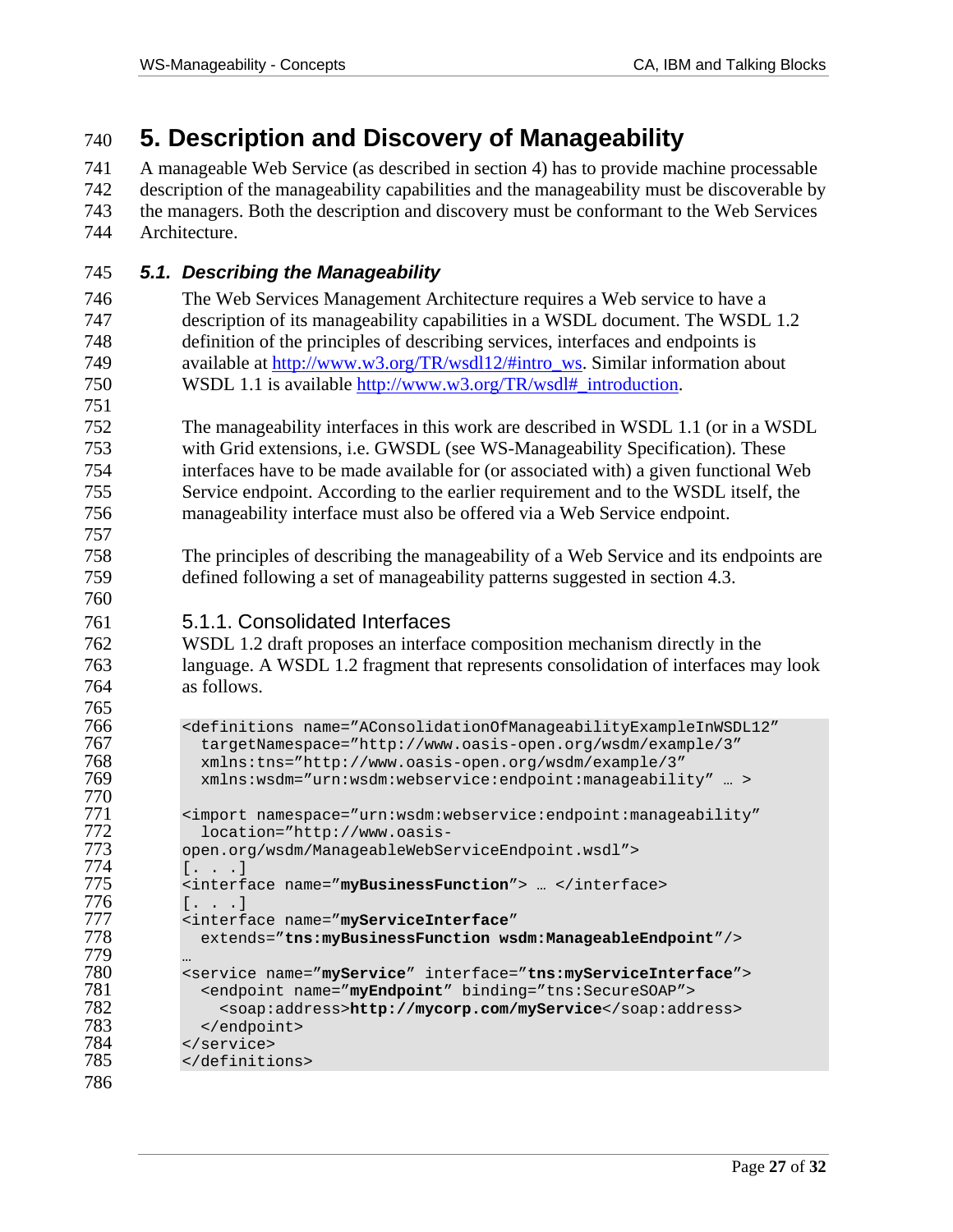787 WSDL 1.1 does not have interface composition mechanism as part of the language. 788 Therefore, consolidation of interfaces is only possible by composing (appending) 789 operations of the manageability interface directly into the functional interface. The 790 appended manageability operations must then be bound to endpoints in the same way 791 that other functional operations were bound. The following WSDL 1.1 fragment 792 represents consolidation of interfaces.

```
793 
794 <definitions name="AConsolidationOfManageabilityExampleInWSDL11" 
795 targetNamespace="http://www.oasis-open.org/wsdm/example/4" 
796 xmlns:tns="http://www.oasis-open.org/wsdm/example/4" 
             797 xmlns:wsdm="urn:wsdm:webservice:endpoint:metrics:data" … > 
798<br>799
799 <import namespace=" urn:wsdm:webservice:endpoint:metrics:data" 
800 location="http://www.oasis-
801 open.org/wsdm/ManageableWebServiceEndpointMetricsData.wsdl"> 
802 [. . .] 
803 <portType name="myServiceInterface"> … 
804 <br />
coperation name="myBusinessOperation"> ... </operation><br>805 < operation name="getRequestCounters"> ... </operation>
805 <operation name="getRequestCounters"> ... </operation> ...<br>806 </bortType>
806 </portType> 
807 [. . .] 
808 <binding name="mySecureSOAP" portType="tns:myServiceInterface"> … 
             809 <operation name="myBusinessOperation"> … </operation> 
810 < operation name="getRequestCounters"> ... </operation> ... 811 </binding>
811 </binding><br>812 \left[ . \right. . \right]812 [...]<br>813 <service
813 <service name="myService"> 
814 <port name="myEndpoint" binding="tns:mySecureSOAP"> 
815 <soap:address>http://mycorp.com/myService</soap:address><br>816 </bort>
816 </port><br>817 </service
817 </service><br>818 </definiti
           818 </definitions>
```
*Note* : In the case of consolidated interfaces there is no need to identify at runtime which endpoint <br>821 manageability applies to. It is the same endpoint that exposes both interfaces. The functional *manageability applies to. It is the same endpoint that exposes both interfaces. The functional interface and management interface are associated by being defined in the same service description. They can be defined in the same interface by using inheritance from business and*  manageability interfaces or by implenting the operations directly in the endpoint's interface.

825

819

#### 826 5.1.2. Associated Interfaces

827 There could be various mechanisms to associate the interfaces. Following are the 828 mechanisms that are most likely to be used.

- 829  $\triangleright$  Associating at "design time" by embedding a reference in the WSDL 830 document.
- 831  $\triangleright$  Associating at "runtime" by an interface method that returns a reference.
- 832  $\rightarrow$  Associating by external "discovery" of manageable elements.

834 Associating at runtime and by discovery is outlined in the section 5.2. The method of 835 association at design time using WSDL extensions is outlined in section 1.2 of the 836 Web Services Manageability – Relationships document.

837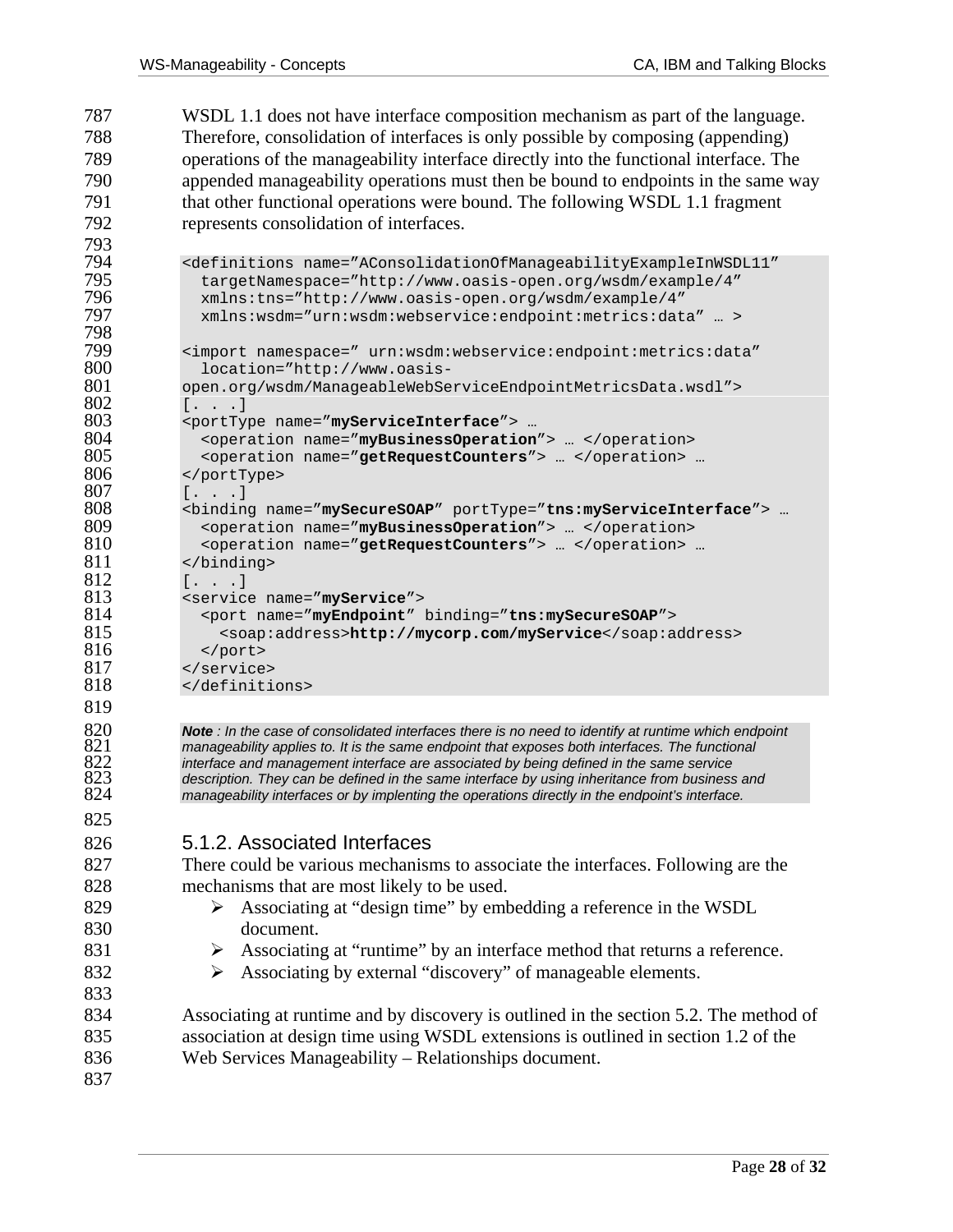| 838        | 5.2. Discovery of Manageability                                                                                                                                   |  |  |  |  |  |
|------------|-------------------------------------------------------------------------------------------------------------------------------------------------------------------|--|--|--|--|--|
| 839        | In order for a manager to make use of the manageability of a Web service endpoint, it                                                                             |  |  |  |  |  |
| 840        | needs to:                                                                                                                                                         |  |  |  |  |  |
| 841        | $\triangleright$ Understand that a Web Service endpoint is manageable                                                                                             |  |  |  |  |  |
| 842        | Understand what manageability capabilities are supported by a Web service<br>➤                                                                                    |  |  |  |  |  |
| 843        | endpoint.                                                                                                                                                         |  |  |  |  |  |
| 844        |                                                                                                                                                                   |  |  |  |  |  |
| 845        | The process of discovery of the manageability is required to be compliant with the                                                                                |  |  |  |  |  |
| 846        | Web Services Architecture.                                                                                                                                        |  |  |  |  |  |
| 847        |                                                                                                                                                                   |  |  |  |  |  |
| 848        | 5.2.1. Discovery of Manageable Web Services                                                                                                                       |  |  |  |  |  |
| 849        | Manageable Web Service endpoints can be discovered by managers in the following                                                                                   |  |  |  |  |  |
| 850        | ways.                                                                                                                                                             |  |  |  |  |  |
| 851        | $\triangleright$ Use any standard Web Services discovery mechanism (e.g. search engine,                                                                           |  |  |  |  |  |
| 852<br>853 | UDDI registry, peer discovery such as WS-Inspection, etc.). Then locate<br>manageability endpoint (consolidated or associated).                                   |  |  |  |  |  |
| 854        | Discover manageability endpoint via management discovery mechanism<br>$\blacktriangleright$                                                                       |  |  |  |  |  |
| 855        | (proprietary or Web Services Architecture compliant, e.g. a UDDI registry).                                                                                       |  |  |  |  |  |
| 856        | Then request identification of the Web service endpoint it applies to.                                                                                            |  |  |  |  |  |
| 857        | Follow relationships of a manageable Web service endpoint to locate other<br>$\blacktriangleright$                                                                |  |  |  |  |  |
| 858        | related elements. Some of the related elements may be other Web service                                                                                           |  |  |  |  |  |
| 859        | endpoints which also have manageability endpoints.                                                                                                                |  |  |  |  |  |
| 860        |                                                                                                                                                                   |  |  |  |  |  |
| 861        | Basically, either way, after discovering a Web service endpoint or manageability                                                                                  |  |  |  |  |  |
| 862        | endpoint, the manager has to understand which one is which. Following is the brief                                                                                |  |  |  |  |  |
| 863        | outline of how to locate the manageability endpoint having discovered a Web service                                                                               |  |  |  |  |  |
| 864        | endpoint and vice versa.                                                                                                                                          |  |  |  |  |  |
| 865        | From functional Web Service endpoint to its manageability endpoint                                                                                                |  |  |  |  |  |
| 866        | When a manager discovers a Web service endpoint it must have the WSDL document                                                                                    |  |  |  |  |  |
| 867        | that describes it. To determine if the given Web service endpoint is manageable, the                                                                              |  |  |  |  |  |
| 868        | manager must interrogate the WSDL document first. It must understand whether                                                                                      |  |  |  |  |  |
| 869        | consolidated interfaces or associated interfaces patterns are used.                                                                                               |  |  |  |  |  |
| 870        |                                                                                                                                                                   |  |  |  |  |  |
| 871        | To determine if consolidated interfaces pattern was used, the manager simply finds if                                                                             |  |  |  |  |  |
| 872        | the endpoint offers standard manageability operations. It finds those operations by the                                                                           |  |  |  |  |  |
| 873        | input/output message definition QName. For example, a sufficient indication that an                                                                               |  |  |  |  |  |
| 874        | endpoint offers standard metrics data is an operation which the input message is                                                                                  |  |  |  |  |  |
| 875        | {urn:wsdm:webservice:endpoint:metrics:data,getRequestCountersIn}. This                                                                                            |  |  |  |  |  |
| 876        | approach works equally well for WSDL 1.1, GWSDL and 1.2.                                                                                                          |  |  |  |  |  |
| 877        |                                                                                                                                                                   |  |  |  |  |  |
| 878<br>879 | In case of WSDL 1.2 there is a simpler way to determine if an endpoint is                                                                                         |  |  |  |  |  |
| 880        | manageable in a consolidated manner. The manager could simply look up the<br>"composition" line of an interface which the endpoint offers. The "composition" line |  |  |  |  |  |
| 881        | is formed by taking wsdl:service element which contains the given endpoint                                                                                        |  |  |  |  |  |
| 882        | description as wsdl:endpoint element and then recursively looking up wsdl:extends                                                                                 |  |  |  |  |  |
| 883        | attribute of every interface that the service implements (wsdl:implements on                                                                                      |  |  |  |  |  |
|            |                                                                                                                                                                   |  |  |  |  |  |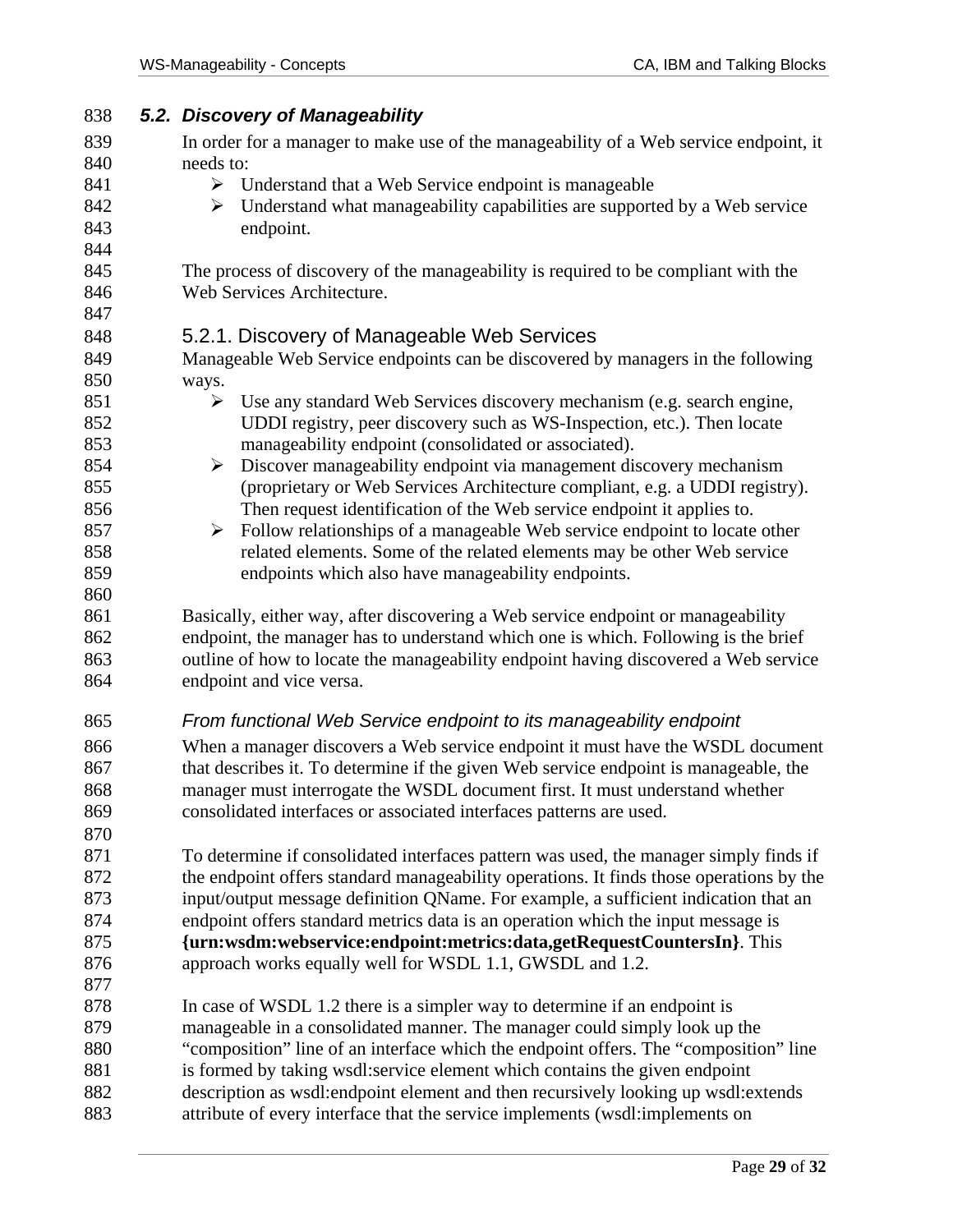884 wsdl:service). For example, the manager may be looking for the 885 **{urn:wsdm:webservice:endpoint:manageability,ManageableEndpoint}** interface 886 QName or by inheritance from known manageability interfaces to determine if the 887 endpoint is manageable. 888 889 To determine if associated interfaces pattern was used**,** a manager could use the 890 WSDL extensibility mechanism described in section WS-Manageability specification 891 document. A few XML tags from **urn:wsrl:webservice:endpoint:relationship** 892 namespace appearing in the WSDL document would point the manager to the 893 manageability endpoint. 894 895 The associated manageability endpoint could be established using the discovery 896 mechanism such as UDDI registry. For example, a registry could contain an entry for 897 a service (business service) and then two implementation entries (tModels). One 898 tModel could contain a reference to a WSDL that describes the functional Web 899 service endpoint, and another could contain a reference to a WSDL that describes the 900 associated manageability Web service endpoint. The registry could control the 901 visibility and only allow appropriate parties to see the second tModel pointing to the 902 manageability endpoint description. 903 *From manageability endpoint to the functional Web Service endpoint*  904 A manager may know about a manageability endpoint. It may have established such 905 an endpoint using a management-oriented discovery or by following relationships of 906 manageable elements, etc. The manager, then, may need to find a description of the 907 Web service endpoint which the manageability is provided for. For example it may 908 need to know what functional operations are available, or it may want to send a 909 synthetic transaction request to the functional endpoint. 910 911 Manageability interface declares access to the identification information of the 912 endpoint it provides manageability for. A manager may use this information to locate 913 the description of the functional Web service endpoint. Access to the identification 914 must always be provided by the manageability endpoint that is used in the associated 915 interfaces pattern. 916 917 Note that in case of consolidated interfaces pattern, manageability endpoint is the 918 same as the functional endpoint and, therefore, may choose not to provide access to 919 the identification information. Determining this is trivial for the manager, though. A 920 manager must assume that if a manageable endpoint does not provide access to the 921 identification information, it is a case of the consolidated interfaces pattern. A 922 manager must then use a standard Web services discovery approach to determine the 923 functional capabilities of the endpoint if that becomes necessary. 924

#### 925 *5.3. Discovery of Manageability Capabilities*

926 A manager may need to know what capabilities a given manageability endpoint 927 offers. There are two ways to determine that: (1) by interrogating the endpoint 928 description, and (2) by asking the endpoint itself. Certain capabilities can be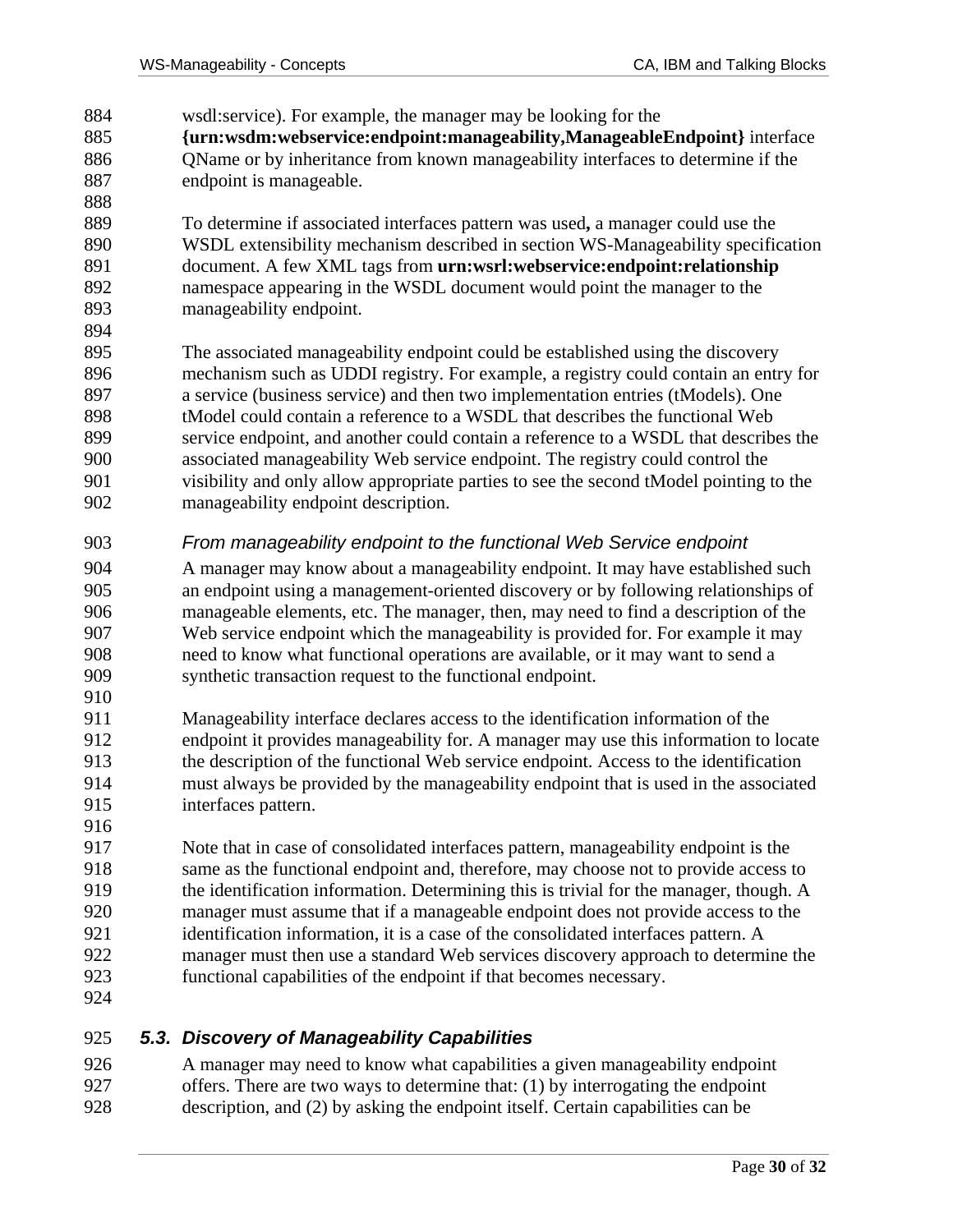- 929 discovered only from the description, and certain others can only be determined by 930 asking (sending request at runtime).
- 932 For example, to determine if a manageability endpoint offers request counters data, a 933 manager would simply lookup the description document if there is an operation with 934 the input message
- 935 **{urn:wsdm:webservice:endpoint:metrics:data,getRequestCountersIn}** QName. 936 This way most other principal capabilities described in the composable, standard 937 manageability interfaces can be determined.
- 938 939 An example of when a manager has to ask the manageability endpoint could be when 940 determining the availability of a particular metric. In this case, a manager must send a 941 request to retrieve the list of available metric QNames. It then has to check the
- 942 returned list if a metric it is interested in is actually provided by the given 943 manageability endpoint.
- 944

# 945 **6. Summary**

946 This document has outlined the fundamental concepts of Web services architectures, how 947 the architecture is realized, and how the realization influences the manageability of Web 948 services. Patterns for supporting manageability interfaces and discovery are outlined here 949 to provide guidance during the development of manageability specifications. The WS-950 Manageability – Specification builds on these concepts to define the manageability model 951 for Web services in an implementation agnostic manner. The WS-Manageability – 952 Representations document renders the manageability model into interfaces expressed in 953 WSDL 1.1 and GWSDL. 954